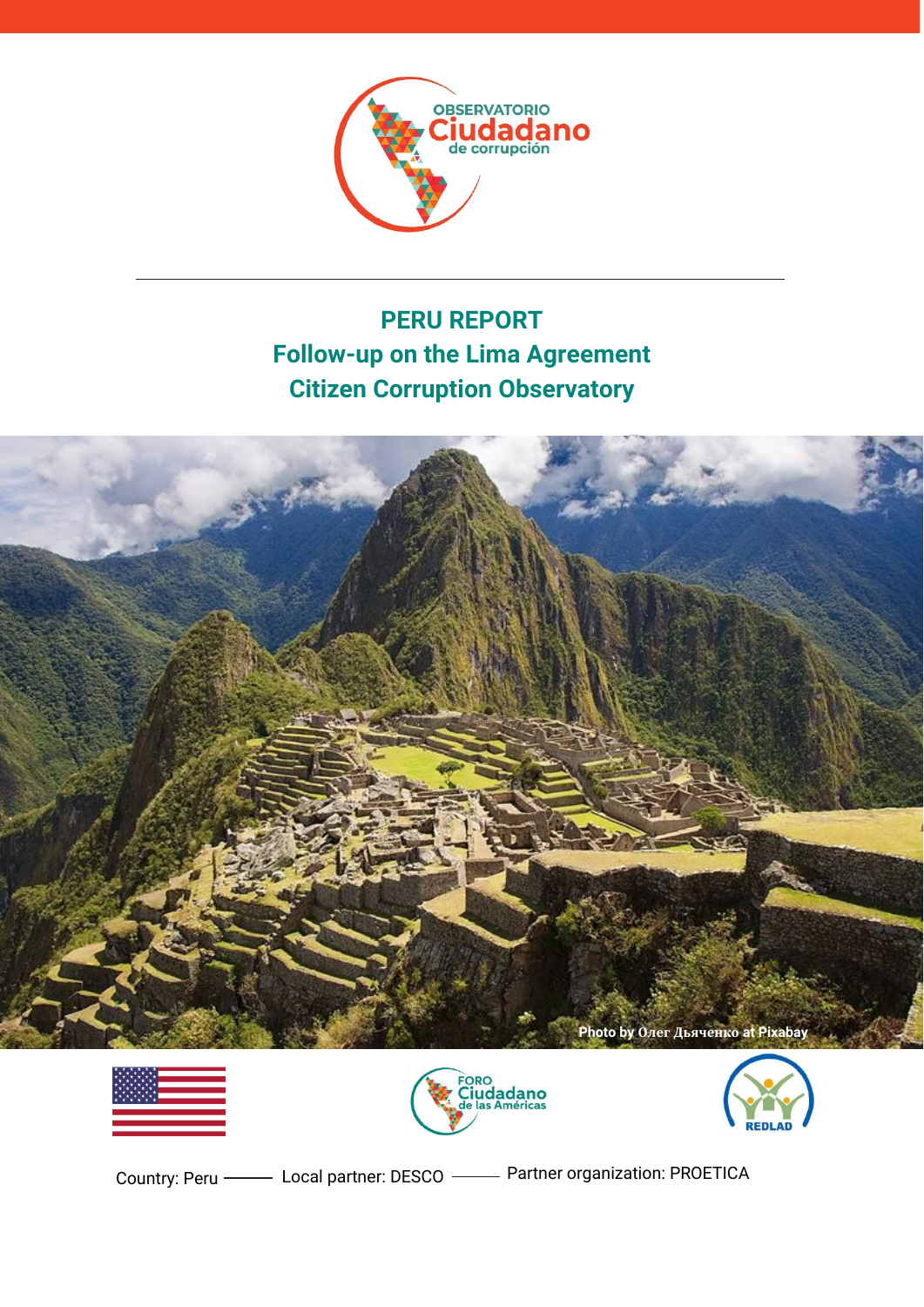



### **Credits**

*Task Force*

Eduardo Toche M. Joselyn Carrión Ch. Molvina Zeballos M.

### *Representatives from Civil Society Organizations*

Grupo Propuesta Ciudadana, Carola Tello S.

Proética, Carlos Arroyo V. and María Alejandra Saravia P.

Red Interquorum, Adi Madrid U., Alfredo Núñez D, Juan Pardo C.

Cedepas Norte, Segundo Obando P., and Jeison Valdez S.

Mesa de Diálogo de la Mujer de Huancayo, Raquel Coca P.

Instituto de Desarrollo Socioeconómico Prospectiva Amazónica, Roger Grández R.

Colectivo Uniones Perú, Rosario Villegas A.

Centro de Desarrollo de la Mujer Negra Peruana, Cecilia Ramírez R.

Red Ambiental Peruana, Rita Guillermo N.

Consejo Interreligioso del Perú – Religiones por la Paz, Raquel Gago P.

Federación Nacional de Mujeres Campesinas, Artesanas, Indígenas, Nativas y Asalariadas del Perú, Angela Benavides A.

Nodo Nacional Anticorrupción Perú, Joan Tincopa L.

#### *Photograph:*

Олег Дьяченко at Pixabay

*"This project is possible thanks to the support of the Office of Hemispherical Western Matters of the Department of State of the United States. This document was funded by a grant from The United States Department of State.* 

*These opinions, findings and conclusions stated herein are those of the authors and do not necessarily reflect those of The United States Department of State."*





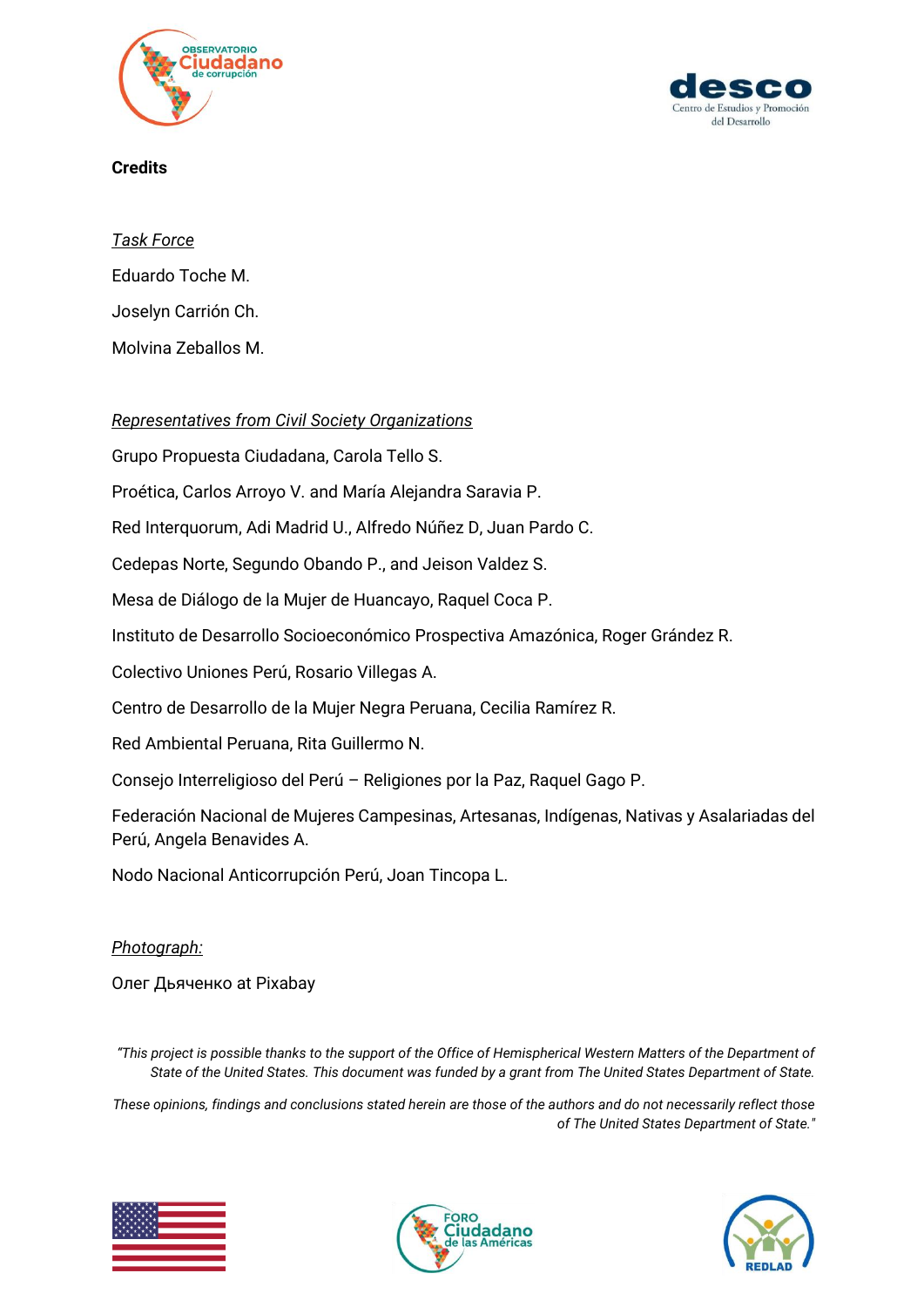



# **Contents**

|         | <b>Abbreviations</b>                                                                                                   | ¡Error! Marcador no definido. |
|---------|------------------------------------------------------------------------------------------------------------------------|-------------------------------|
|         | Introduction                                                                                                           | 5                             |
|         | Participating organizations                                                                                            | 5                             |
|         | Peruvian context                                                                                                       | 10                            |
|         | <b>Results in Peru</b>                                                                                                 | 12                            |
| 1.      | Reinforcement of Democratic Governance                                                                                 | 15                            |
| 2.      | Transparency, Access to Information, Protection of Whistleblowers and Human Rights,<br>including Freedom of Expression | 16                            |
| 3.      | <b>Financing of Political Organizations and Election Campaigns</b>                                                     | 18                            |
| 4.      | Prevention of Corruption in Public Works and Public Procurement and Contracting                                        | 19                            |
| 5.      | International Legal Cooperation; the Fight against Bribery, International Corruption,                                  |                               |
|         | Organized Crime and Money Laundering, and Asset Recovery                                                               | 20                            |
|         | Conclusions                                                                                                            | 21                            |
|         | Calls for Action                                                                                                       | ¡Error! Marcador no definido. |
|         | Actions and Recommendations for the Fulfillment of the Lima Agreement in Peru                                          | 25                            |
|         | References                                                                                                             | 28                            |
| Annexes |                                                                                                                        | 30                            |
|         | Annex 1. Assessment of the Lima Agreement in Peru                                                                      | 30                            |





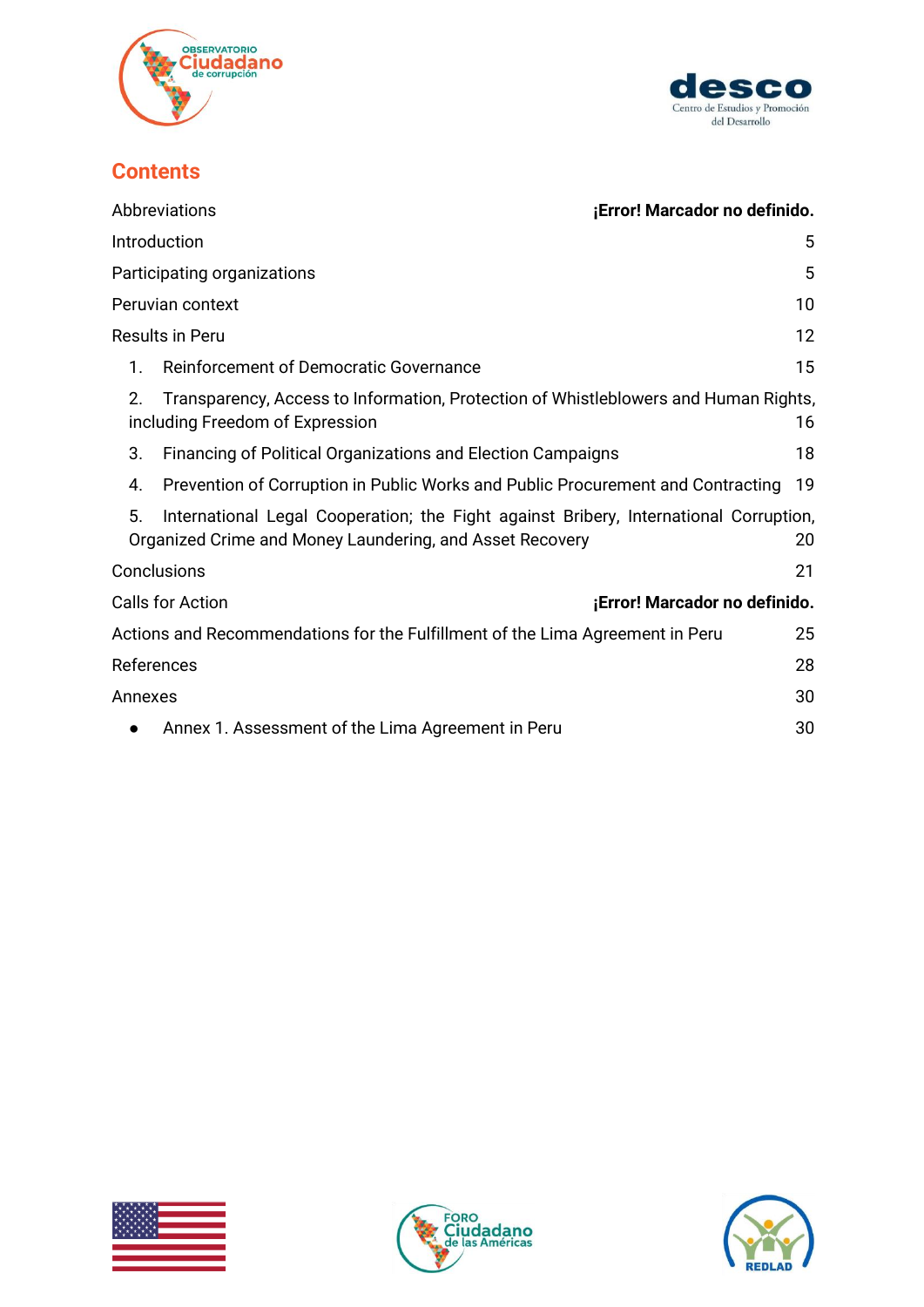



# **Abbreviations**

- CAN = Andean Community (Comunidad Andina)
- CAS = Administrative service contract (Contrato administrativo de servicios)
- CCO = Citizen Corruption Observatory
- CFA = Citizen Forum of the Americas
- CGR = Comptroller General (Contraloría General de la República)
- CPA = Anti-Corruption Exclusive Council (Consejo Privativo Anticorrupción)
- CRA = Anti-Corruption Regional Commissions (Comisiones Regionales Anticorrupción)
- CSO = Civil society organization
- JNE = National Election Jury (Jurado Nacional de Elecciones)
- NGO = Non-governmental organization
- OECD = Organization for Economic Co-operation and Development
- OGP = Open Government Partnership (Alianza de Gobierno Abierto)
- ONPE = National Office for Election Processes (Oficina Nacional de Procesos Electorales)
- OSCE = Supervising Organism for State Public Procurement (Organismo Supervisor de las Contrataciones del Estado)
- PASCA = Civil Society Participation in the Summit of the Americas (Participación de la Sociedad Civil en la Cumbre de las Américas)
- PCM = Presidency of the Cabinet (Presidencia del Consejo de Ministros)
- REDLAD = Latin American and Caribbean Network for Democracy





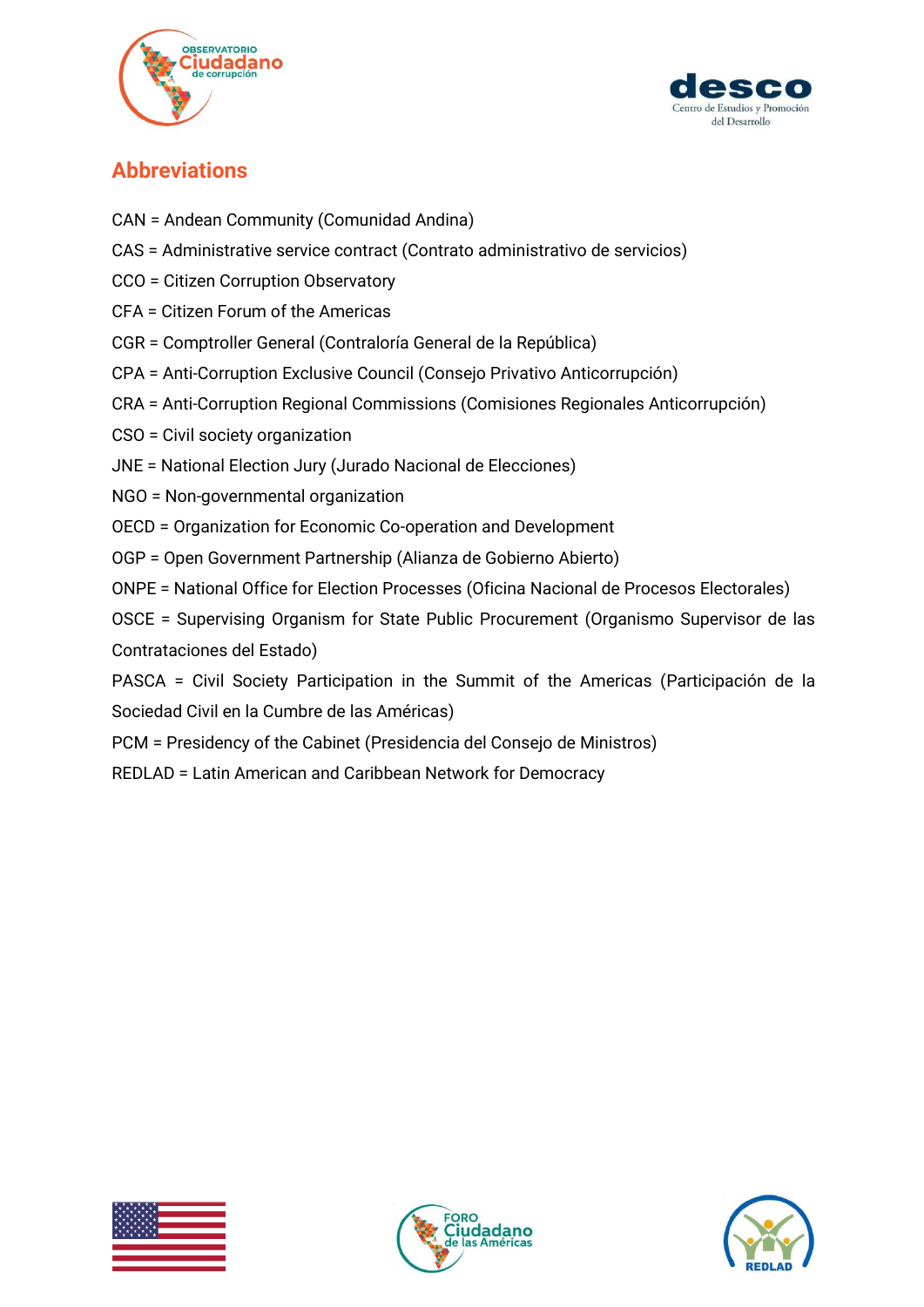



## <span id="page-4-0"></span>**Introduction**

The main purpose of the project titled "Citizen Corruption Observatory (CCO) - Follow-up on the Lima Agreement" is to strengthen the Citizen Forum of the Americas (CFA) by co-creating, together with the Latin American and Caribbean Network for Democracy (REDLAD, by its Spanish initials) and the Citizen Forum of the Americas (CFA), an observatory that provides technical support to the implementation of the Project titled "Civil Society Participation in the Summit of the Americas"(PASCA, by its Spanish initials). Within the framework of the activities developed by the CCO, the progress of the Lima Agreement was monitored using a methodology that took into account both policy and practical developments, and which was based on the participatory discussion of different civil society organizations in each of the 19 countries participating in this process.

In this context, the CCO is made up of a coalition of civil society organizations and social actors of the continent, created to follow up on compliance with the agreements adopted by the governments of the hemisphere at the 8<sup>th</sup> Summit of the Americas held in 2018 in Lima, Peru. The Lima Agreement, "Governance against Corruption", a document resulting from the Summit, provided an opportunity to endorse and ratify previous international commitments on anti-corruption issues.

To this effect, the aim of the national report is to present a summary of the results and conclusions of the follow-up on the progress and/or compliance of the 2018 Summit in Peru. These results and conclusions have been built on the follow-up methodology to the Lima Agreement<sup>1</sup> and the data review carried out by thirteen civil society organizations. The whole data collected within the framework of the follow-up can be viewed on the CCO website<sup>2</sup>.

The methodology for monitoring the Lima Agreement allows civil society to assess the progress and/or compliance with 19 commitments prioritized<sup>3</sup> by the CCO for monitoring in each of the countries participating in this observatory. The follow-up is based on the review of developments at both the policy and practical levels made by national governments over the last two years in respect to commitments made in the fight against corruption.

<span id="page-4-1"></span>At the policy level, current regulations were reviewed, based on 75 guiding questions regarding constitutional, legislative and jurisprudential developments. The analysis of practice consists of the review of concrete measures taken by the government in response to the commitments made. For this purpose, 64 questions were constructed, which were answered through requests for information, interviews, reference to media reports, reports and research on the subject, among others. This information is the basis for evaluating each commitment in terms of effectiveness, efficiency and sustainability $4$ .

 $<sup>4</sup>$  The methodological aspects of this assessment will be presented in more detail further on in the report.</sup>







<sup>1</sup> The methodology can be reviewed at https://occ-america.com/metodologia/

<sup>2</sup> Available on https://occ-america.com/

 $3$  The 19 commitments were prioritized taking into account the possibility of making a comparative analysis in all of the CCO participating countries.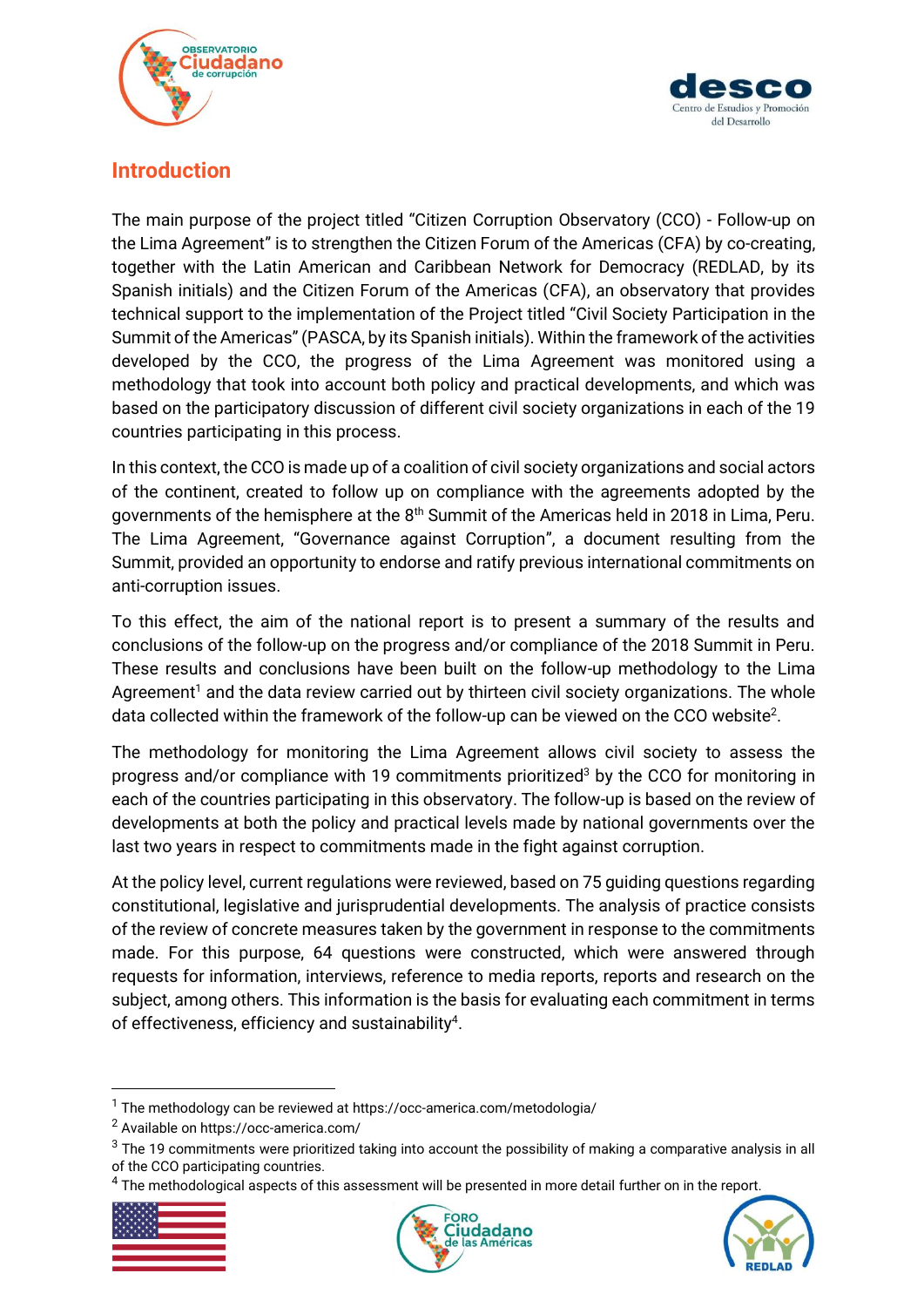



# **Participating Organizations**

In Peru, thirteen civil society organizations or networks—representing several regions in the country and population groups—have participated in the follow-up process to the Lima Agreement.

A total of twenty-one organizations currently working in the country were invited to join the initiative. Two meetings were held with them, informing on the CCO as a whole, its dynamics, benefits and the methodology of the follow-up process to monitor the agreements prioritized in the Lima Agreement. The methodology was explained in full detail; two meetings to validate normative indicators were held; and also a follow-up meeting on the practical indicators. A special feature in the Peruvian case was that four people from the organizations supported the CSO entering and assessing the indicators, requesting information and carrying out interviews. In the end, thirteen organizations completed the process in the established timeframe. The report was produced by desco and shared with the organizations for validation—thus, some input has been included into this final version, approved and endorsed by all of them.



**Centro de Estudios y Promoción del Desarrollo - desco** is a nongovernmental institution of the Peruvian civil society. For 55 years it has been dedicated to promoting the social development and capacity building of the most disadvantaged groups in the country. It is a private

civil association with public aims, and it interacts with people's organizations, social and political actors, and state organizations in order to contribute to the capacity building of the civil society and the formulation of development proposals.

**desco** is the national coordinator and has led the follow-up process of the commitments prioritized in the CCO. It carried out presentations of the methodology and training on the use of the platform, as well as discussions and reflections regarding the commitments. desco also reached agreements with the CSOs representing the CFA on normative indicators, and established accords with 12 of them to assess the practice indicators. desco is also the focal point in Peru, and it is member of the CFA's executive board representing the Andean region.



**Grupo Propuesta Ciudadana - GPC** is a partnership of 10 institutions (NGOs) working in 12 regions in the country. It promotes the role and participation of social organizations and movements to consolidate

the democratic system in Peru. It prompts transparency in public management, as well as citizen participation in multi-actor spaces for dialog. A focal point in Peru since 2016**<sup>5</sup>** and from the CFA, it promotes the articulation, reflection processes and the generation of proposals for CSO participation in the Summit of the Americas.

<sup>5</sup> There are two CFA focal points in Peru—desco and the GPC.





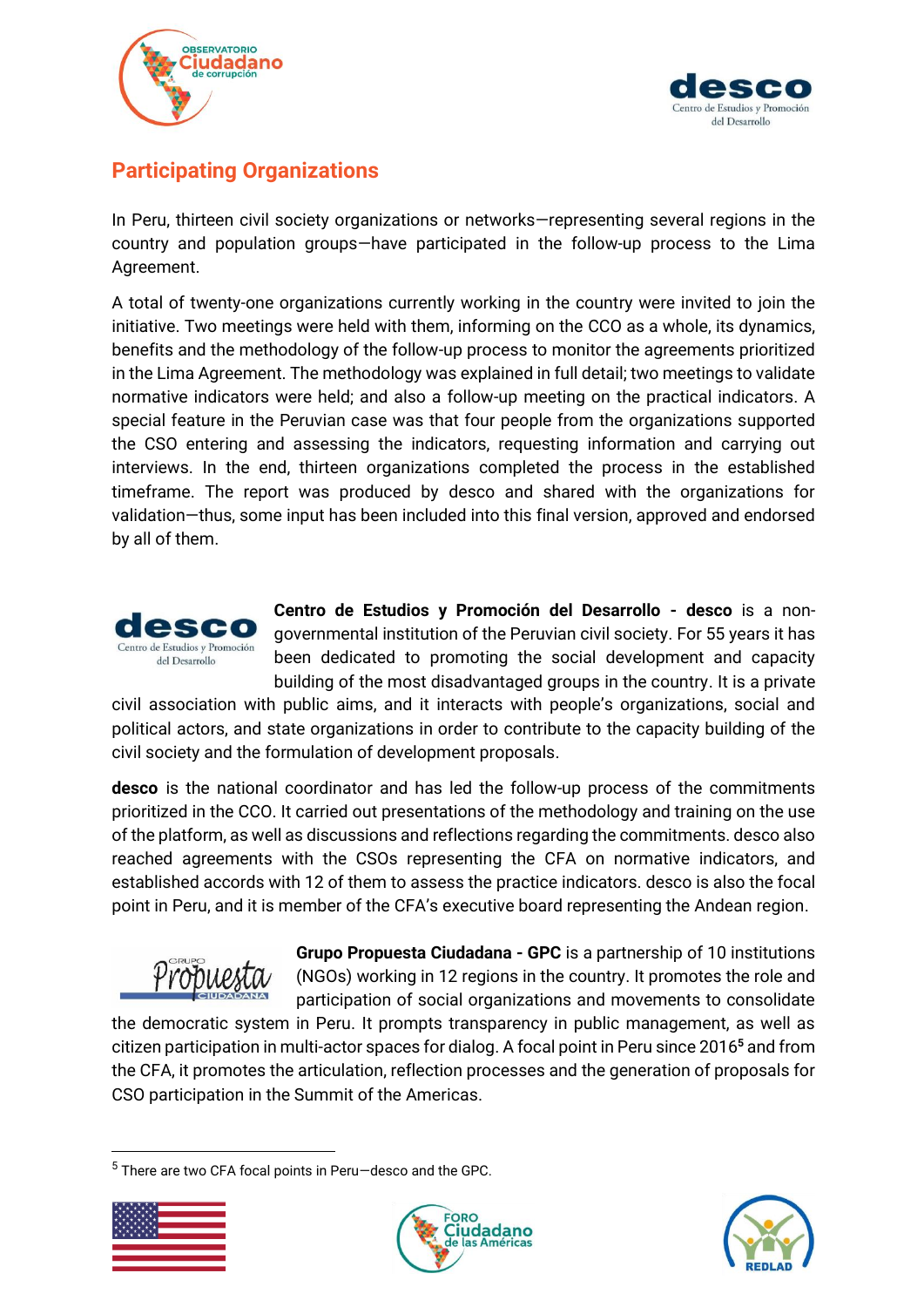



As part of the CCO efforts, this group contributes with the follow-up of the Lima Agreement, participating in the prioritization of commitments, validation of indicators, and monitoring its compliance through evidence and reflection regarding its results.



**Proética, Transparency International chapter in Peru** was formed in 2002 as the first Peruvian NGO dedicated exclusively to promoting ethics and fighting against corruption. Since then, it has carried out different activities with the aim of eradicating corruption from the

country, studying this phenomenon and its causes, as well as promoting the involvement of other institutions in this issue and their actions against corruption.

Along with prominent civil society organizations and a partnership of other Transparency International chapters in Latin America, it leads the CCO with the main goal of monitoring the compliance with the Lima Agreement. In Peru, this initiative is developed by desco, which leads the Citizen Forum of the Americas-Peru, a group of organizations seeking to strengthen participation in the Summit of the Americas, where Proética takes part.



**Red Interquorum** is a non-profit association oriented to strengthening democracy, human rights and environmental sustainability, with no political or religious affiliation. It was created with the ultimate goal of maintaining the validity and actions of citizen mobilization of young volunteers through inter-quorum local networks nationwide, with a focus on empowering youths and its lines of work. Its mission is to "promote the

sustainable empowerment of youths with democratic values."

It takes active and constant part in the CCO in order to achieve the country objectives. It coordinates the CFA-Peru's northern macro-region. It has also carried out the validation of the practice indicators in the platform.



**Cedepas Norte** is a non-profit civil association promoting human development since 1984, and improving income levels and reducing poverty in the intervention areas. With a gender-based approach, it builds the economic and social capacities of women and men for the effective exercise of their rights. It prioritized the relationships with small-scale farming producers, irrigation users, local and regional

authorities, and leaders of the civil society to promote processes of institutional and productive transformation. Its interventions are grouped in three themes: the consolidation of local governance, democratic institutions, and social capital; the sustainable management of natural resources and the environment; and the competitiveness of economic sectors of the northern macro-region.

It coordinates the CFA-Peru's northern macro-region. It has also carried out the validation of the practice indicators in the CCO's follow-up platform.





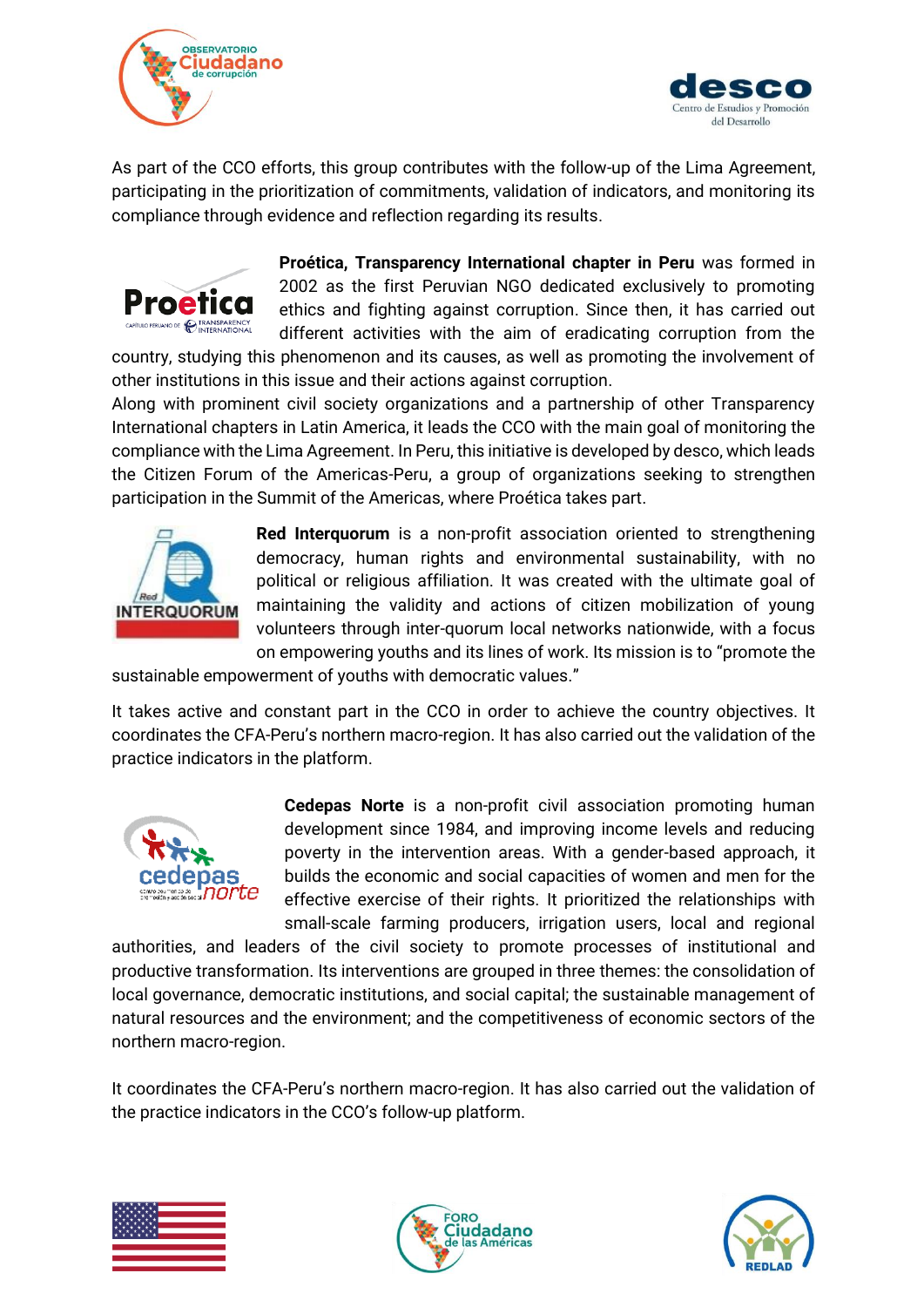





**Mesa de Diálogo de la Mujer de Huancayo (MDM-Huancayo)** is one of the nine roundtables constituting the Regional Council of Women in Junín (CRMJ), in charge of proposing, promoting, advising and guaranteeing the sustainability of the proposals from the Regional Council of women and the formulation of gender-based policies in its jurisdictional scope.

It prompts, proposes, advocates, manages and supervises the formulation of public policies within the framework of gender equity and equal opportunities, based on the citizen participation of women, and contributing to the full exercise of their civil, political, social, economic, and cultural rights. It works in seven themes—health, labor, violence against women, political participation, education, environment, and institutional. It coordinates CFA-Peru's central macro-region, and has assessed the practice indicators of the PCC platform.



**Instituto de Desarrollo Socioeconómico Prospectiva Amazónica** is a non-profit association duly constituted and registered in the Public Records. It is dedicated to researching the economic, social and political processes in the country in

general, and specifically in the Amazonian region. Among the Institute's goals, it seeks to "promote the economic culture, the study and development of economic and social issues, and the interdisciplinary research." Likewise, it seeks to "develop and promote critical and amendment studies of the regulations within economic, social, and legal institutions, contributing to the progress of the country." It consistently releases *Prospectiva Amazónica* (436 issues); *Nota de Información de Transparencia* (117 issues), and *Comentarios de Prospectiva* (121 notes). It is a part of CFA-Peru; its director is the coordinator of CFA-Peru's Eastern macro-region. It has assessed the practice indicators in the CCO.



**Colectivo Uniones Perú** is a collective organization working for the social and legal recognition of same-sex unions and the diversity of existing family forms. It promotes the debate on LGBTI common-law relationships, LGBTI sexual and reproductive rights, and LGBTI citizenship.

Uniones has had an active role in supplementing the information, the validation of the practice indicators and the follow-up and advice to three social organizations that joined the process. It joined the CFA since the beginning.



**Centro de Desarrollo de la Mujer Negra Peruana – CEDEMUNEP** is an association working in favor of the Afro-Peruvian peoples for over 23 years and particularly for Afro-Peruvian women. Its main focus is fighting racism and ethnic discrimination, poverty and extreme poverty, and the respect and fulfillment of human and citizen rights, social economic, political and cultural rights. One of its strategies is based on the advocacy

work of Afro-Peruvian women and their particular demands, both at national and international levels.





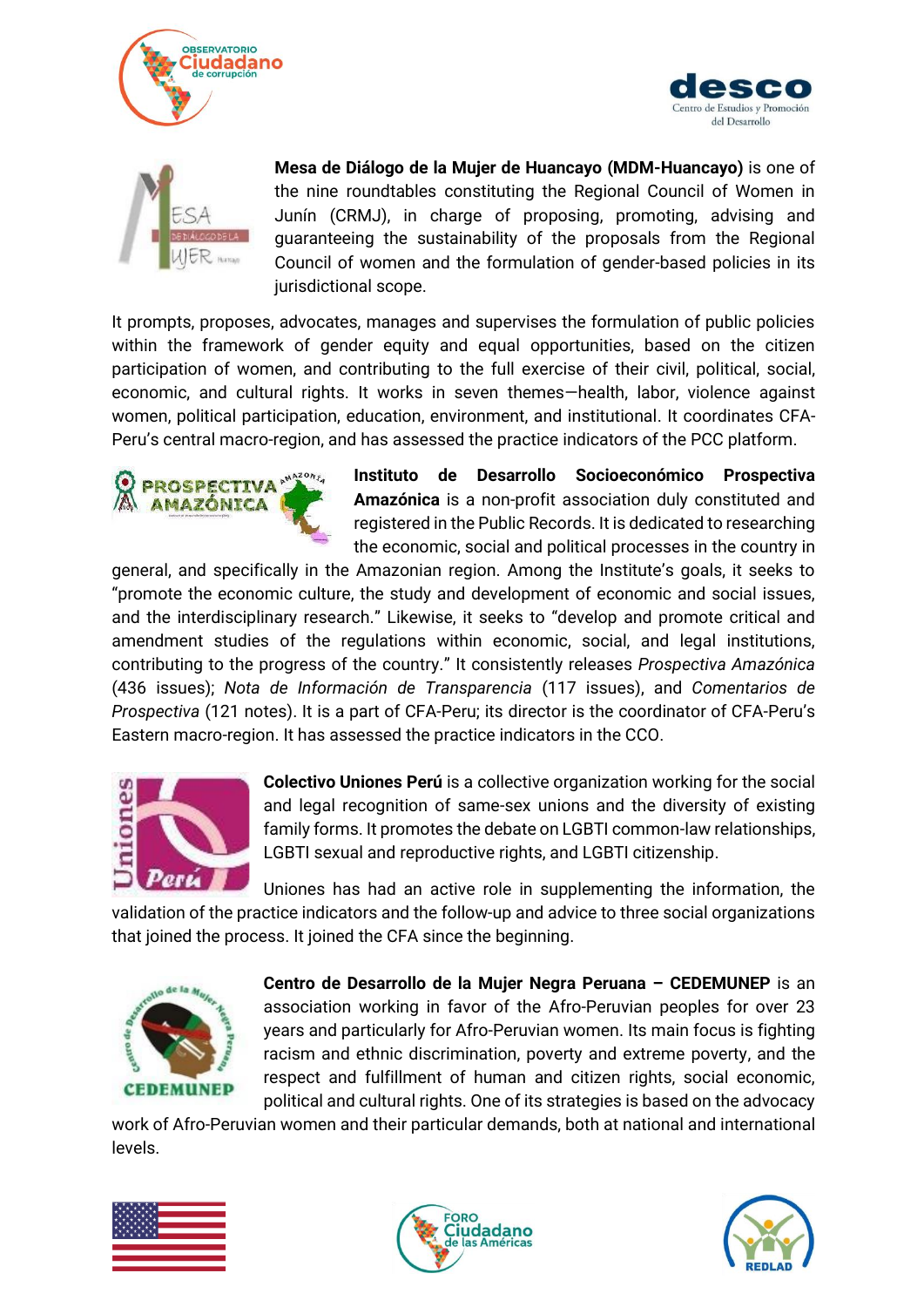



Its role in the CCO is monitoring the commitments reached in the Summit of the Americas and the general assemblies, voicing the demands of the Afro-Peruvian community and those of African descent, and the challenges and obstacles they endure due to the structural racism and ethnic discrimination. It joined the CFA since the beginning.



**Red Ambiental Peruana – RAP** groups an organic cluster of 40 private Peruvian institutions working to improve environmental management and to increase the environmental knowledge and

awareness for the preservation of nature and the improvement of the quality of life of present and future generations. RAP promotes corporate initiatives of the civil society in the important environmental issues and also the dialog between the civil society, the public sector and the private sector. At institutional level, it coordinates with the Peruvian Environmental Roundtable (Mesa Ambiental Peruana), with several environmental networks and communities, and with indigenous peoples.

Its role within the CCO includes efforts to raise awareness in the Peruvian society on the corruption at the three levels of government, prioritizing environmental issues. It joined the CFA since the beginning,

### Consejo Interreligioso del Perú Religiones por la Paz

**Consejo Interreligioso del Perú – Religiones por la Paz**  is the body where religious communities in Peru can meet, dialog and fraternize. It encourages, promotes

and mobilized inter-religion cooperation through actions for peace, solidarity and care for creation, and the promotion of ethical and moral values in the country. As a member of the Religions for Peace world family, it shares the mission of promoting the cooperation among religious communities worldwide—including inter-religion dialog—, but also going further and allowing common actions for peace. It comprises the religious communities of all creeds in the country through their representatives.

It takes active and constant part in the CCO in order to achieve the proposed goals as a country. It participated in the validation of the practice indicators in the platform. It joined the CFA after the 8<sup>th</sup> Summit.



**Federación Nacional de Mujeres Campesinas, Artesanas, Indígenas, Nativas y Asalariadas del Perú – Fenmucarinap** is a women's social organization created in Lima in 2006 by peasant female leaders from different regions to promote, channel and raise awareness on the social, **FENMUCARINAP** economic, ecological, cultural and political role of rural and migrant

women, of the indigenous, native and original peoples of Peru in order to achieve an effective exercise of equal rights and opportunities for women and men, free of violence, subordination and exclusion, with better living conditions.

The Federation considers of critical importance to inform the 19 commitments from the perspective of indigenous and native women. They provided and collected data on corruption in the practice indicators, because in certain cases it has affected them directly, and other





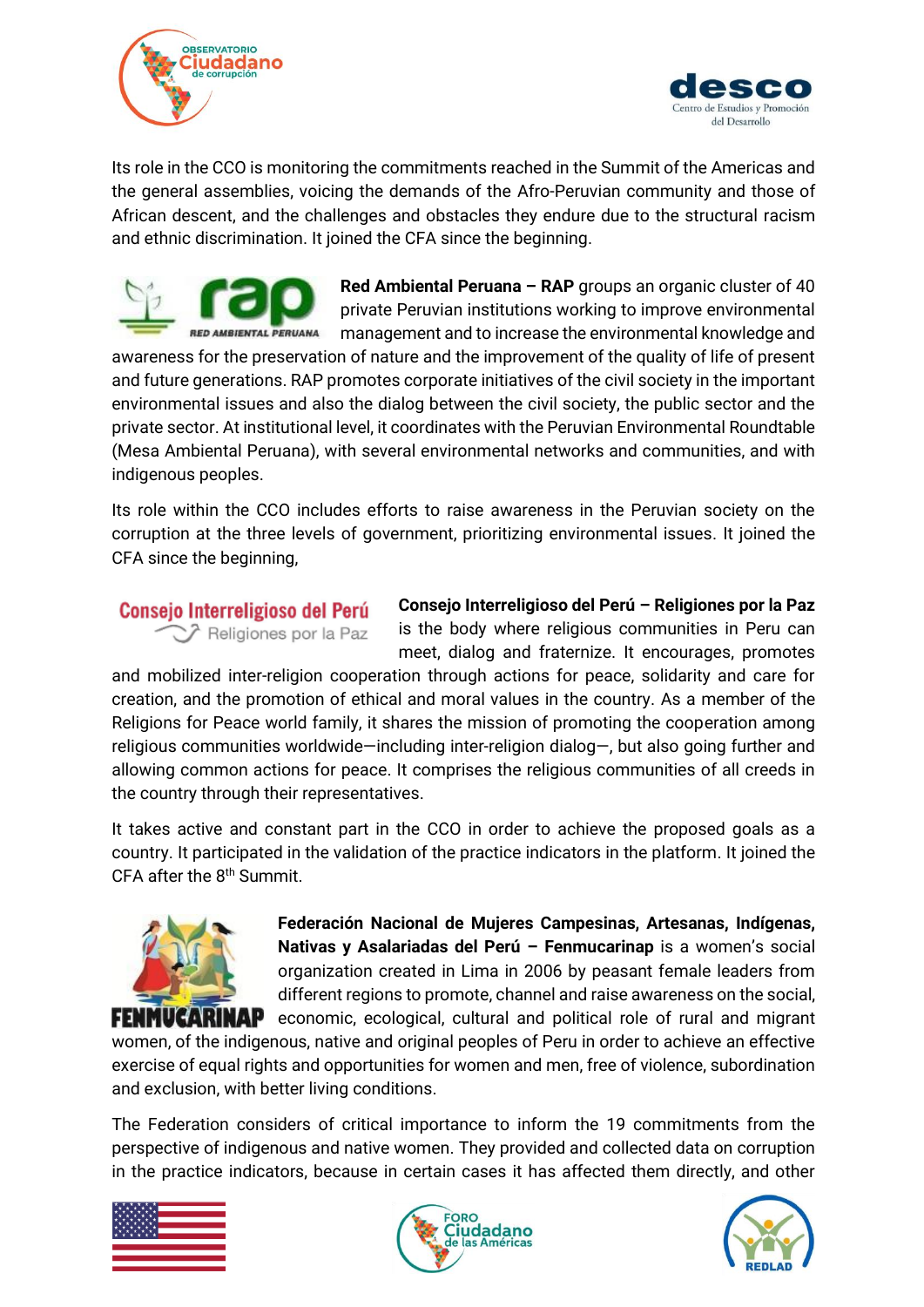



opinion indicators according to their tasks as part of the civil society. It joined the process in 2021.



**Nodo Nacional Anticorrupción** are civil society groupings and social actors working nationwide in the area of prevention and fight against corruption. This space was created by the Summits Secretary to monitor the agreements adopted in the 8<sup>th</sup> Summit of the Americas. Nodo Perú was invited to participate in the CCO,

given its core theme, which is related to our goals. Nine organizations of the CFA-Peru are part of the Nodo.

The Nodo has had an active role in supplementing the information on the normative indicators, the validation of the practice indicators and the follow-up and advice to the three social organizations that joined the process.

# <span id="page-9-0"></span>**Peruvian Context**

In the past five years, the idea that Peruvian politics revolved around corruption became mainstream. This is the main impact of the Lava Jato case<sup>6</sup>. Since then, however, Peru has made important progress to prosecute crime, although with pending challenges in other components of the necessary anti-corruption strategy. Among these, the control systems, increasing the transparency standards, a more efficient public management with qualified human resources, citizen participation in the strategies against corruption, and the decentralization of operators and instruments of this strategy.

In this regard, it is worth noting that corruption was a problem that reached increasingly greater visibility. In 2013, Act 29976 was enacted, and created the High-Level Anti-Corruption Commission, with the aim of coordinating efforts and actions, and proposing short-, mediumand long-term policies to prevent and fight against corruption in the country.

After this, in September 2017, these efforts were intensified when the National Policy on Integrity and Fight against Corruption was endorsed through the Supreme Decree 092-2017 PCM. Already in 2018, the PCM's Secretariat of Public Integrity (PCM, 2018) had been created as the body responsible of governing the National Policy on Integrity and Fight against Corruption, as well as developing the mechanisms and instruments to prevent and manage the risks of corruption.

Within this framework, the 2018-2021 National Plan on Integrity and Fight against Corruption was implemented (PCM, 2018a). This is the core instrument of the Peruvian strategy, and it has been built on the following baseline documents:

"Stopping Corruption, the Great Battle of these Times", a report by the Presidential Commission on Integrity (December, 2016).

<sup>&</sup>lt;sup>6</sup> In March, 2014 the biggest corruption scandal in the history of Brazil broke. The first implications of the Lava Jato case in Peru occurred in August, 2015, when Jose Dirceu—former advisor to President Lula de Silva, who had just been arrested—said he had met with public officials of the government of President Alan García.





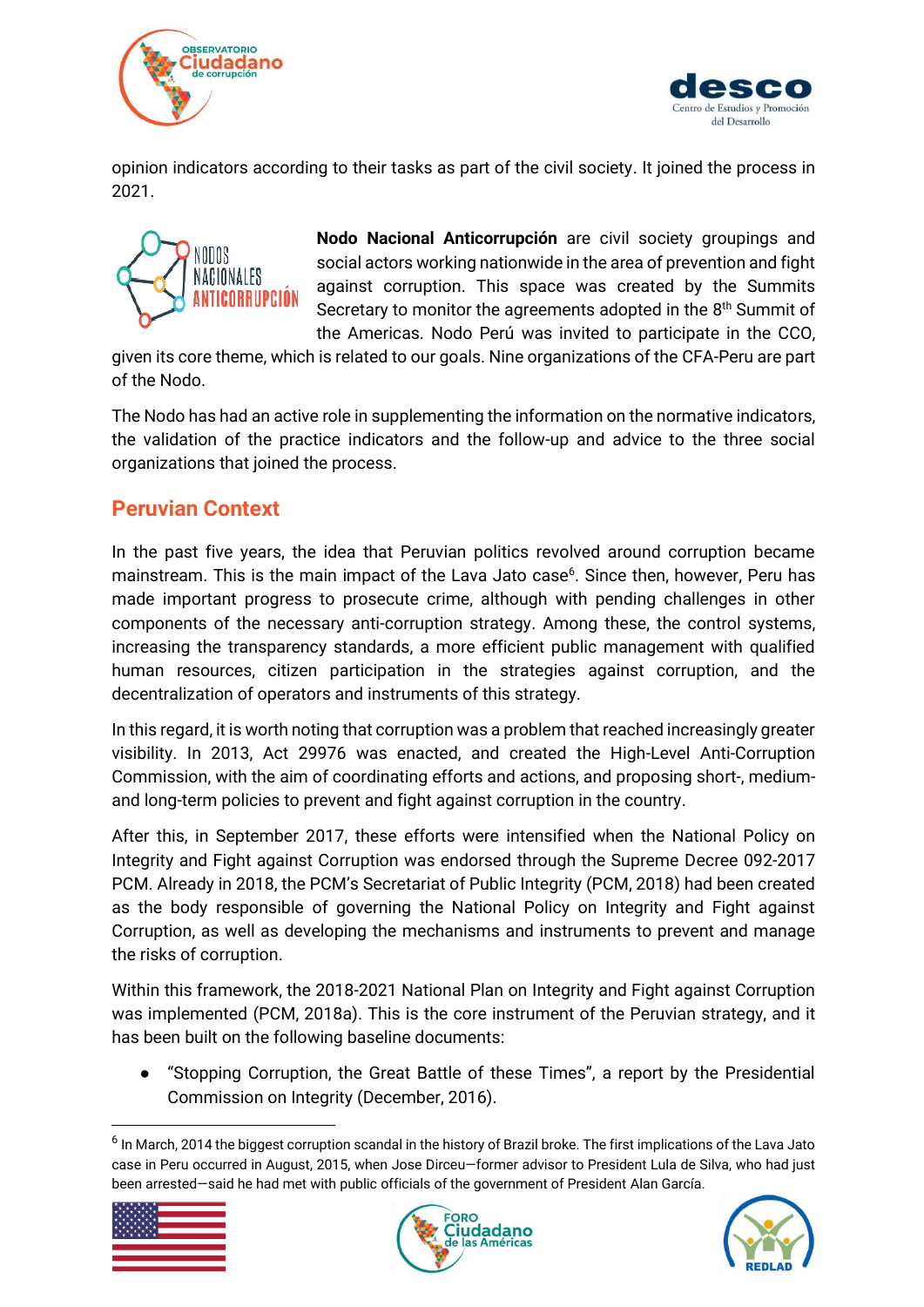



- "Strengthen the Integrity of the Public Service for an Inclusive Development", a study by the OECD on integrity in Peru (2017).
- "100 actions proposed by the Attorney General to build a country with no corruption" (June, 2017).
- Ombudsman's Report # 176: Anti-Corruption Sectoral Plans. Recommendations to improve the formulation (March, 2017).
- Summit of the Americas' Lima Agreement (May, 2018).

The latter is especially relevant in that it is one of the components for the strategies and actions of the CFA and the Citizen Corruption Observatory.

Along with these actions, the management of the proceedings in cases of corruption were improved. To that effect, the redesign of prosecutor offices specializing in corruption cases began in 2011—an ongoing effort to the date (MINJUS, 2015); the Comptroller General was strengthened, now with sanctioning capabilities (Congreso de la República, 2018); the Specialized System for Corruption Offenses of Public Officials (SEDCF) was created, headed by the Judiciary Branch (Castañeda Otsu, 2018); prosecution offices specializing in corruption cases were strengthened; among other measures.

Despite this undeniable progress, the warnings from the civil society organizations were turned on periodically. For example, when prosecutor Julia Príncipe was removed from office in 2017 amidst suspicion of operating with political motivations, the head of Proética, Peruvian chapter of Transparency International, along with other Peruvian civil society organizations, announced that his organization was submitting an initiative to modify the institutional design of the prosecutor offices tasked with the fight against organized crime (Proética, 2017).

The current results are still poor. According to the Comptroller General (Shack, Pérez & Portugal, 2020), during the subsequent control interventions (Shack & Lozada, 2020), the amount of economic financial loss due to corruption in Peru in 2019 is around 15% of the Public Budget (around 3% of the gross domestic product).

For Civicus (CIVICUS, 2021), Peru is an "obstructed" civic space, in other words, less favorable for the work of CSOs. Thus, it is necessary to guarantee the work of the CSOs seeking que improve the results of the actions against corruption, especially when the agenda on corruption is now worn out, a situation which should be reverted (Proética, 2019).

The current election process in Peru is an accurate expression of this: no candidate offered proposals to reduce effect of corruption in the State, and little was mentioned around steps that had already been taken or were set aside because they were deemed ineffective<sup>7</sup>.

Conversely, the health crisis is an opportunity to apply innovative control mechanisms where social control plays a central role (Shack, 2021). The Comptroller General provided new mechanisms for civic supervision, such as the website "COVID-19 Control and Transparency

<sup>7</sup> Source: Proética website (2021) https://www.proetica.org.pe/contenido/propuestas-electorales-contra-lacorrupcion/





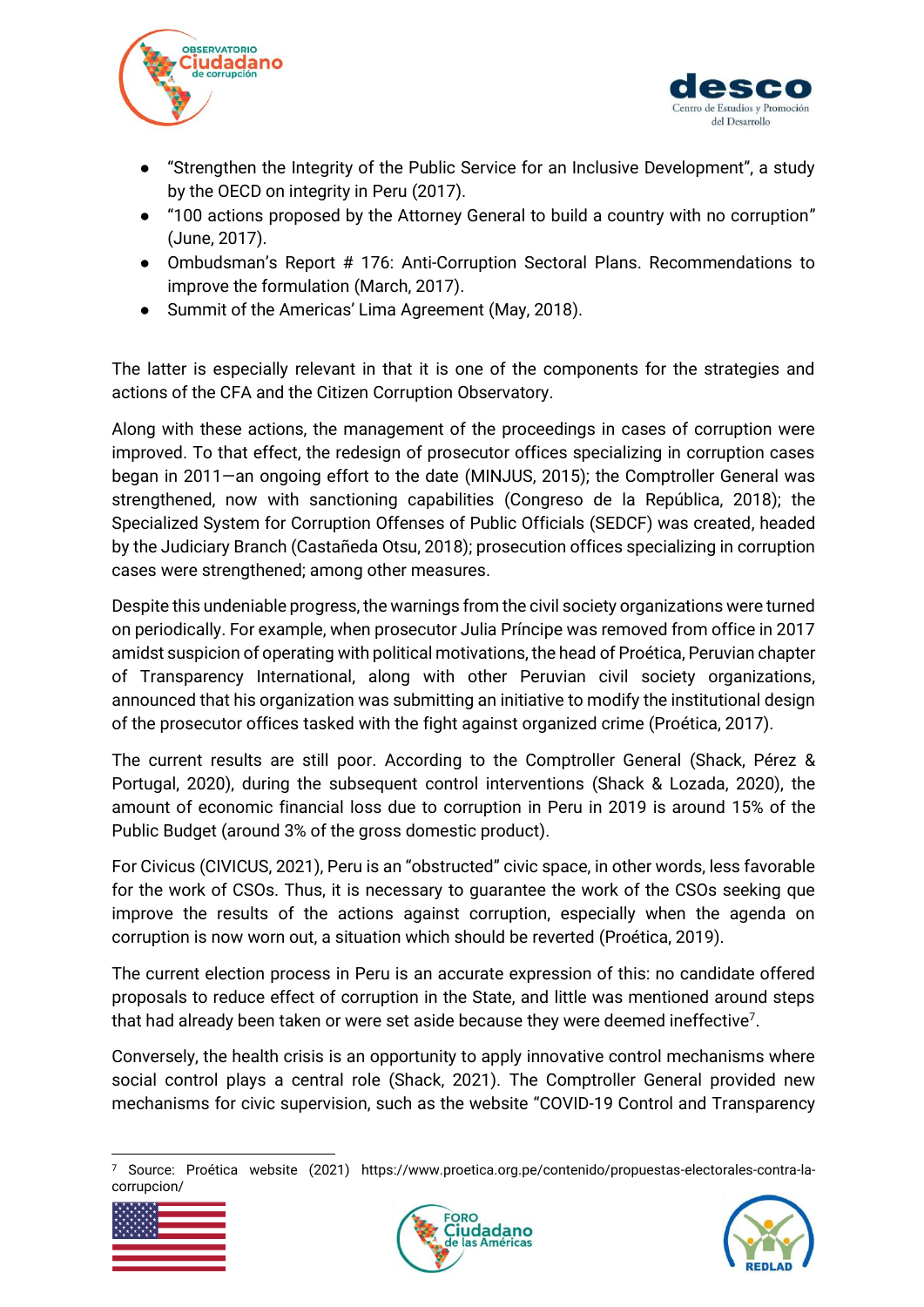



Monitor", which was useful to provide citizens with information of the coverage of the control services.

Finally, assuming the reduced scope of the control system, efforts were doubled in order to expand the coverage. The Comptroller General reached a historical record: in 2020, 88% (1878) of all local entities—including district and provincial municipalities, public companies, charities and other entities—were subject to simultaneous control services of different types, such as citizen participation in the process of procurement and distribution of essential family baskets of goods.

# <span id="page-11-0"></span>**Results in Peru**

As a result of the  $8<sup>th</sup>$  Summit of the Americas, a process in which the Citizen Forum of the Americas had an active participation, the countries of the region signed the Lima Agreement, entitled "Democratic Governance against Corruption" in which 57 commitments were made, in order for member states to implement concrete actions to build citizen's trust in institutions and reduce the negative impact of corruption on the effective enjoyment of human rights and sustainable development of the peoples of the American hemisphere.

Four criteria were considered to select the commitments in the follow-up process: these had to be useful to analyze anti-corruption actions in the countries in the region, and also sustainable actions with a possibility of being institutionalized, incorporating new approaches in the anti-corruption actions and including the view of vulnerable people. As a result, 19 commitments were selected and classified in five specific themes:

- A. Reinforcement of Democratic Governance.
- B. Transparency, Access to Information, Protection of Whistleblowers and Human Rights, including Freedom of Expression.
- C. Financing of Political Organizations and Election Campaigns.
- D. Prevention of Corruption in Public Works and Public Procurement and Contracting.
- E. International Legal Cooperation; the Fight against Bribery, International Corruption, Organized Crime and Money Laundering, and Asset Recovery.

These commitments were analyzed by identifying regulatory and practical developments which were rated on a scale<sup>8</sup> of 0 to 3, taking into account the following follow-up criteria:

- **Effectiveness:** Establishes to what extent the actions developed by the government as a result of the Lima Agreement contribute to the fight against corruption in the country.
- **Relevance:** Establishes to what extent the actions developed by the government are timely, convenient and adequate according to the economic, institutional and/or social context of the country.
- **Sustainability**: Determines to what extent the actions carried out to fulfill the commitment will have continuity over time.

 $8$  Rated on a scale of 0 to 3: 0= no records, 1=low, 2=medium, and 3=high





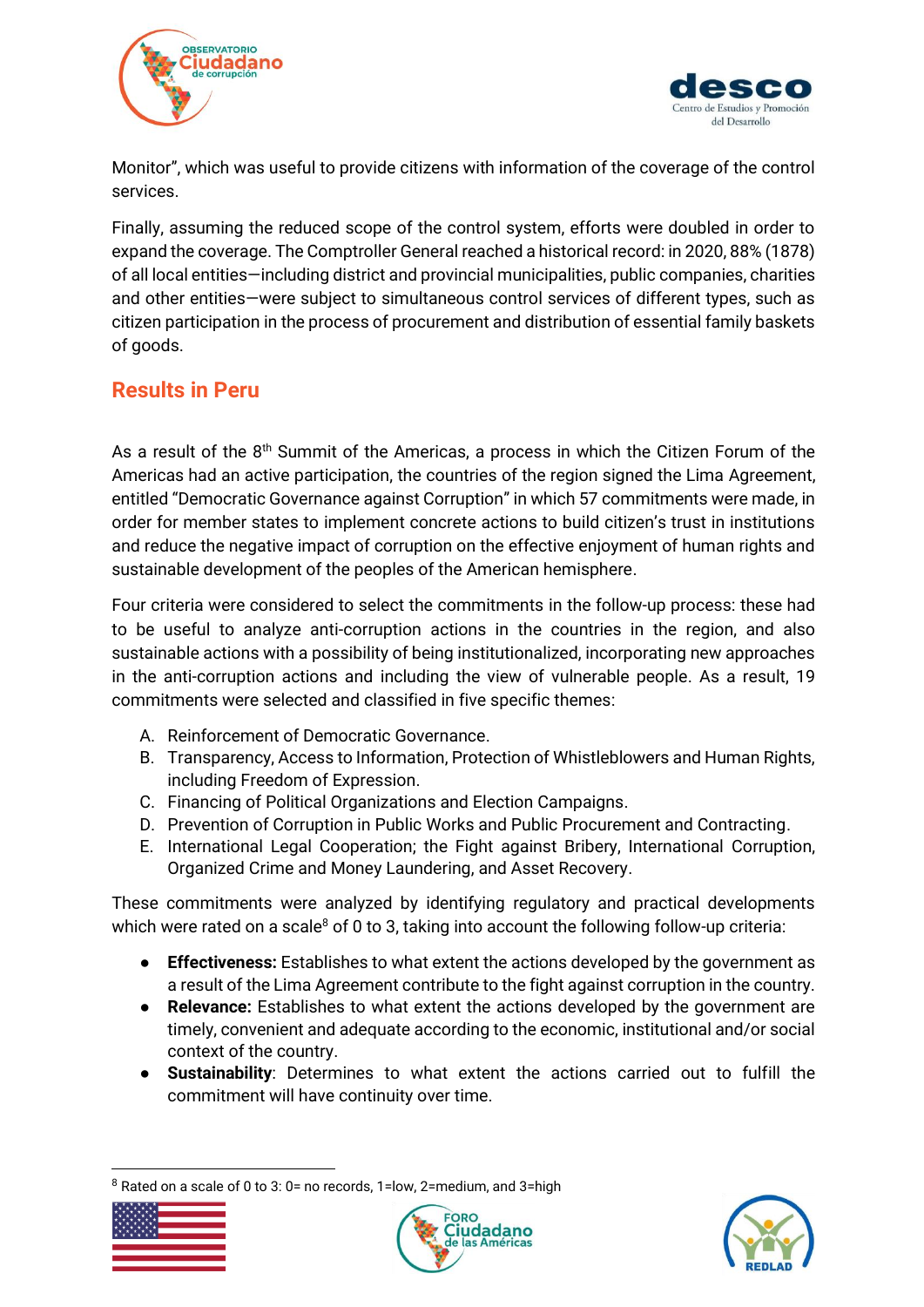



Chart No. 1 presents the general results for Peru within the five themes where the commitments were classified:



**Chart 1<sup>9</sup>. Lima Agreement topic results**

Compilation based on information provided by the CSOs participating in the CCO platform.

- The growing unrest and outrage reflected in the social mobilizations in Latin America and Peru come from a situation perceived as unfair, generated by the frustrations of expectations. One of the main causes points to an ineffective State which does not address nor give a satisfactory answer to basic demands of the people, and to the widespread feeling that "somebody" is benefitting from the situation—for instance, the indigenous and Afro-Peruvian populations, most of whom have been subject to structural and systemic racism, which in turn increases the inequity gaps.
- Thereby, the greatest challenge for Latin American and Peruvian democracies is the consolidation of institutions. At present, citizen perception of corruption in officials and authorities is extremely high, which results in very poor and less apt conditions for appropriate governance.
- The situation described fuels a growing distrust in citizens towards the institutions of the State. In this regard, the generalized mistrust damages the legitimacy of the Judiciary Branch and other agencies of the administration and justice prosecution.

<sup>&</sup>lt;sup>9</sup> The colors implemented in the charts of this document reflect the decision made for each of the themes for the CCO, and do not represent a numeric scale.





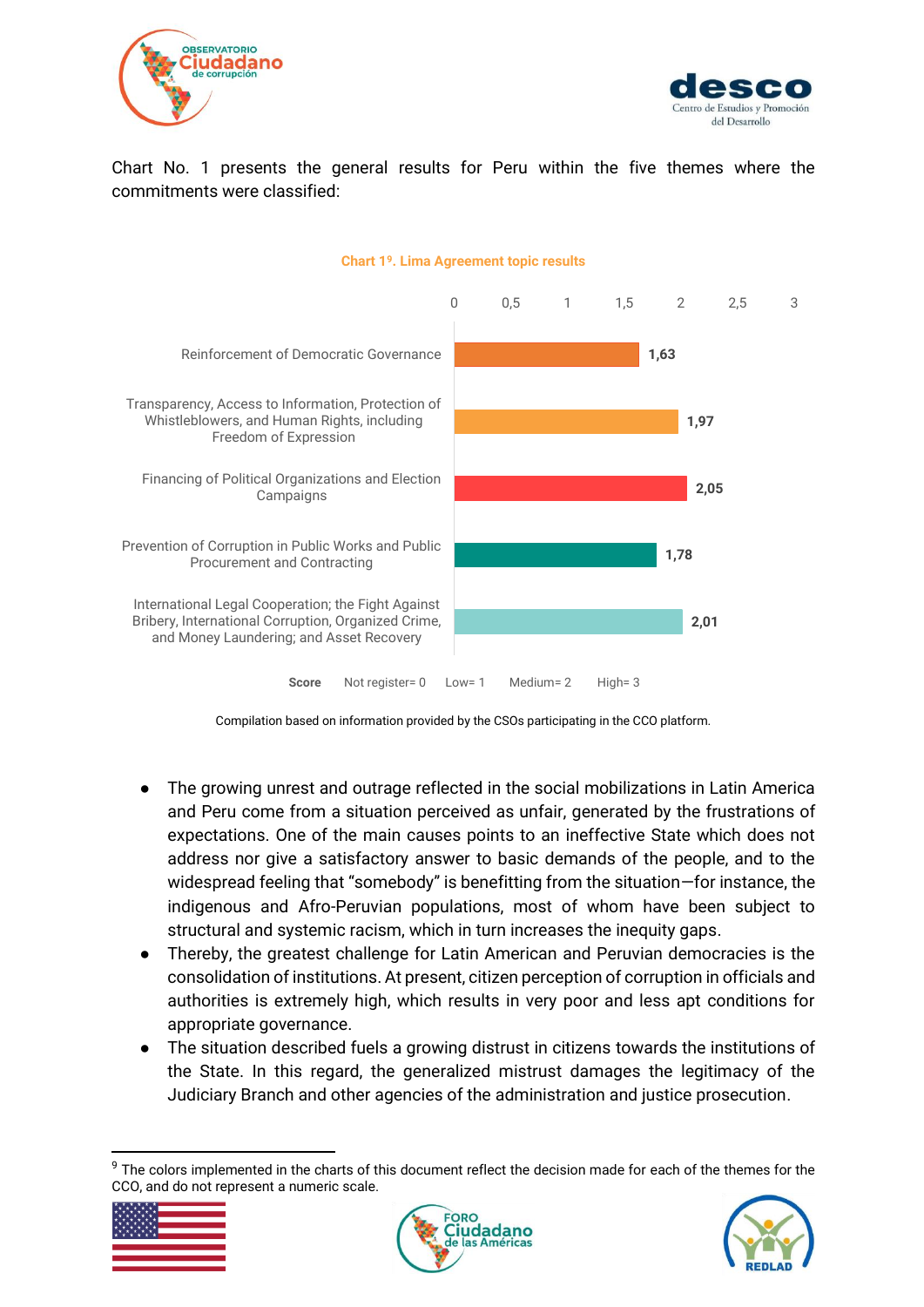



- There are two significant bottlenecks for democratic governance: an increasingly questioned representativeness of the elected authorities and the lack of electoral legitimacy to harbor good relations between those governing and those governed.
- The territorial inequities between the central nodes of development (i.e., Lima) and the rest of the territory are usually too broad, and this is counterproductive for the expected balance of a democratic government and the proper performance of its institutions.
- Peru has problems to implement data and monitoring systems of its public policiesespecially in certain sectors at sub-national level—despite the relative progress in transparency and access to information. Support for the development of statistical capacities, including measuring and managing data, is minimal. The information produced by the Peruvian State is usually inappropriate and sometimes irrelevant, even when it can be of good quality. It is therefore important to include questions like ethnic self-identification in the statistical data, which will allow to steer public policies according to each reality and need.
- A great deal of the inefficiency of the control system is due to the lack of approaches and appropriate coordination of the public policies. Some policies and practices discourages monitoring, especially the proliferation of results-based frameworks and small interventions associated with data. This leads to non-harmonized approaches to monitor policies.
- Democratic governance, capable of eradicating corruption, demands strengthened areas and instruments at sub-national levels—regional and local—, as well as an active presence of regional agencies of autonomous control bodies, such as the Comptroller General (CGR), the Supervising Organism for State Public Procurement (OSCE), among others.
- Democratic governance and the control of State actions need a decided and profound boost from citizen participation, clearly establishing scope and capacities that will allow a greater legitimacy of the actions of the State.





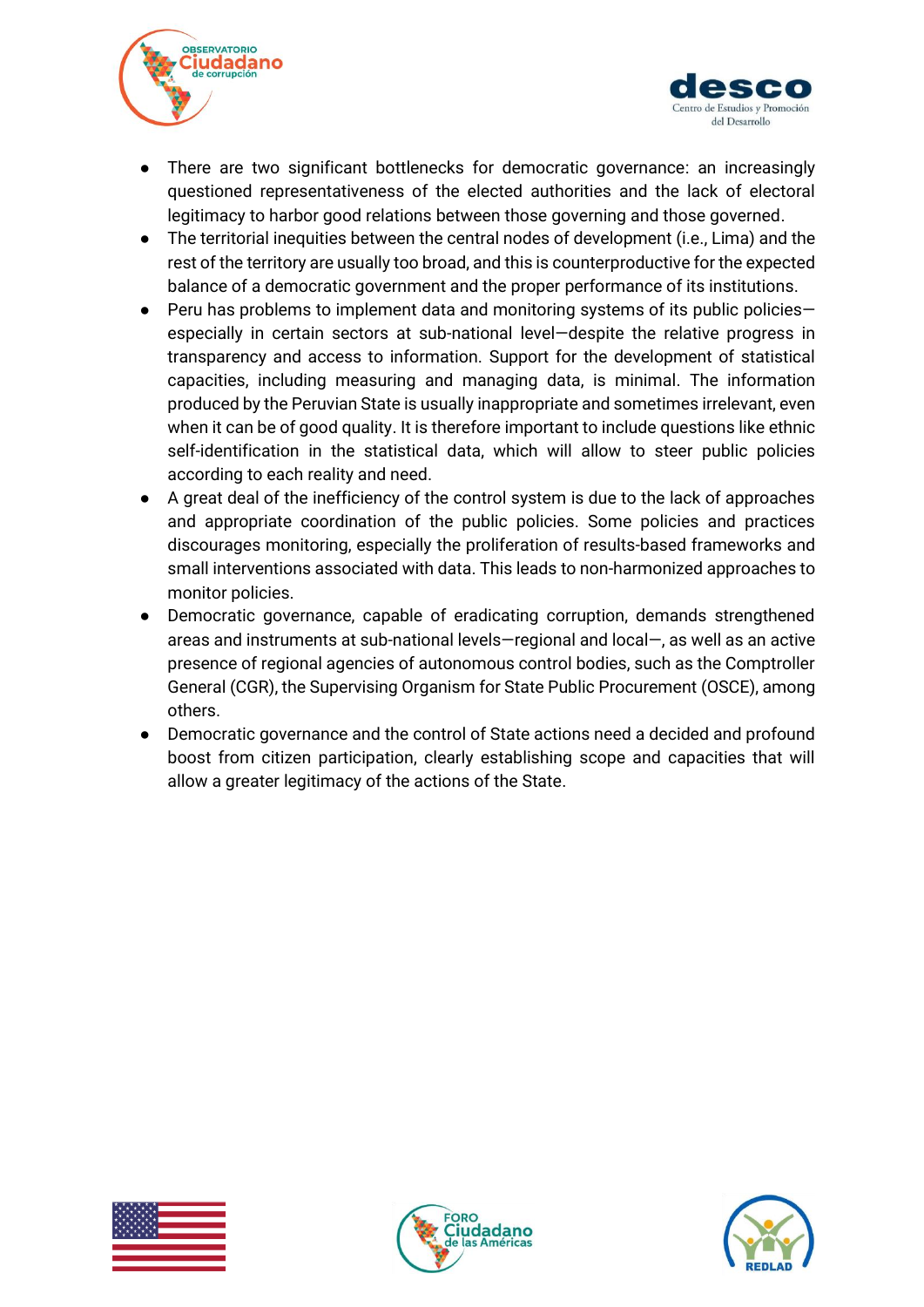



### <span id="page-14-0"></span>1. Reinforcement of Democratic Governance



Compilation based on information provided by the CSOs participating in the CCO platform.

- Even when regulations and actions against corruption have been implemented, citizen perception is still quite negative, especially towards the Judiciary Branch, where problems dating decades still linger, like a poor internal control, a high number of interim judges and the extreme weakness of basic justice.
- There is a clear lack of competent human resources and proper management of financial resources for a greater interoperability within the judiciary system. Nevertheless, it is worth mentioning the creation of the Judicial National Board (Junta Nacional de Justicia), which replaced the National Council of the Judiciary (Consejo Nacional de la Magistratura), as the body responsible for selecting and appointing judges. This is relevant and necessary to strengthen the judiciary system.
- There are clear efforts to move forward regarding commitment No. 10 (1,95/3,0), the best rated in the thematic area, even when the estimate was taken on decisions taken prior to the endorsement of the Lima Agreement—for example, when the Comptroller General implements a Modernization Plan aiming to improve the control services of





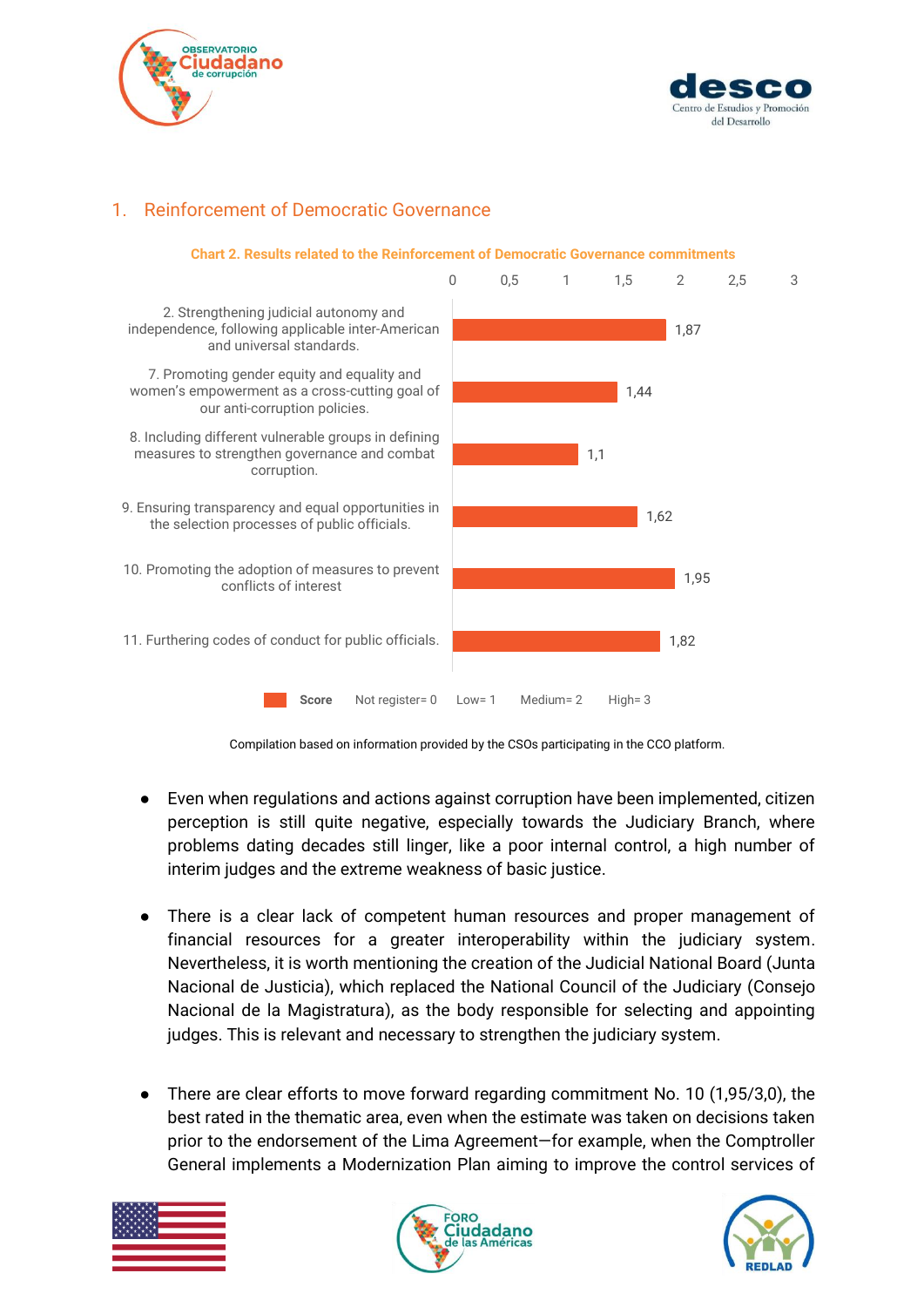



the State related to affidavits. This is also associated to commitment No. 11(1,82/3,0), referring to the normative development around the Public Service Code of Ethics. But all this needs to be backed by complementary provisions, such as detailed sanctions, in order to achieve their goal. To that effect, one essential issue is that the State does not have an approximate number of civil servants—and among them, around 22% are estimated to be CAS (administrative service contract), which means no moral duty to the State. In March, 2021, Act 31131 was enacted to end the CAS modality, although it has not been implemented yet.

● The worst rated commitment was No. 8 (1,1/3,0). This indicates a huge deficiency regarding gender equality and inclusion of vulnerable groups, such as indigenous and Afro-Peruvian populations, people with disabilities, and LGTBI. The National Policy on Integrity and Fight against Corruption does not have a gender-based approach, therefore it cannot promote equality, parity nor the empowerment of women in anticorruption policies. The steps taken are insufficient, ineffective and non-sustainable. Likewise, no actions have been taken to comply with this commitment regarding vulnerable populations. In that sense, one of the central issues is the little attention to the use and development of appropriate technologies allowing to include more people with disabilities. In brief, the measures undertaken do not identify women nor vulnerable populations, and they cannot cover their rights potentially violated rights due to corrupt practices.

### <span id="page-15-0"></span>2. Transparency, Access to Information, Protection of Whistleblowers and Human Rights, including Freedom of Expression

● In Peru, the transparency standards have deteriorated in the last few years, and the mechanisms to comply with them are rarely efficient. These are not clearly perceived, because it is complicated to access them or even become aware of their existence and usefulness. In this regard, the reforms of the public service to achieve greater transparency have been important in the last decades, but incomplete and weak in the face of political and administrative resistance. Many of these measures are intended to identifying, reporting, and sanctioning bad practices—not preventing them. This also adds up to its very limited efficiency. On the other hand, the Comptroller General has been strengthened with sanctioning capacities, although it is not yet fully autonomous (especially in budget issues, a problem that all decentralized public organisms also suffer, such as the Ombudsman's Office).





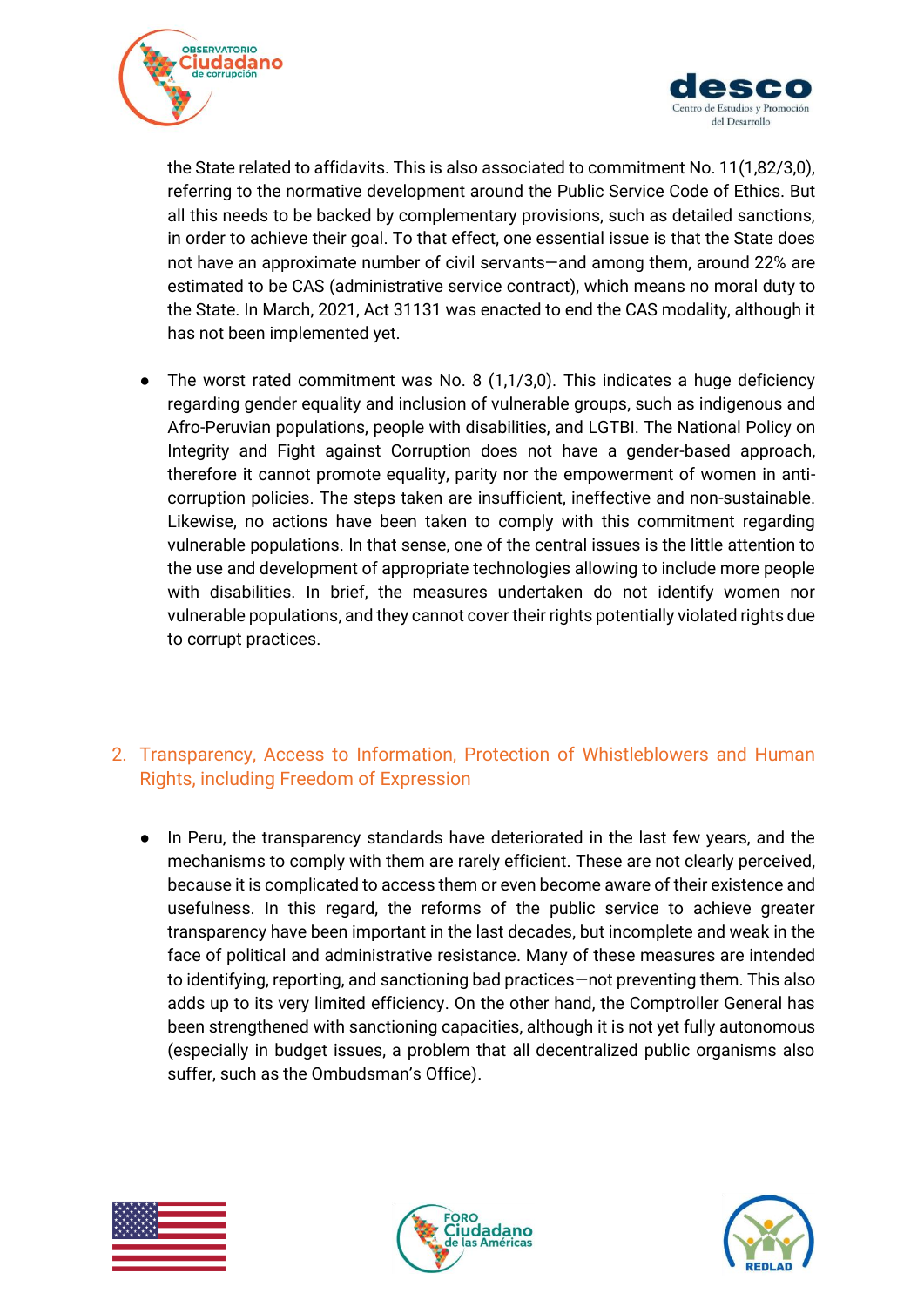



#### **Chart 3. Results related to the Transparency, Access to Information, Protection of Whistleblowers, and Human Rights, Including Freedom of Expression commitments**



Compilation based on information provided by the CSOs participating in the CCO platform.

- Commitment No. 13 got the best rating (2,15/3,0) in this thematic area. Despite existing problems, the results in transparency are considered good. Efforts to implement and consolidate open government have been visible, even when their mechanisms need greater boost and dissemination (workshops). Likewise, the efforts made for sub-national governments (regional and local) to display greater transparency—whether through information in their websites, adaptation to open government or the use of open data—are also valued. The regulations and policies aiming to the protection of witnesses and immunized witnesses in cases of corruption are also considered important aspects.
- The worst rated commitment in this thematic area was No. 21 (1,77/3,0). It is important to note that all behaviors defined as corrupt by the Criminal Code refer to the public official as the active agent of the crime and not to private agents. This contradicts the modern doctrines where private agents are liable to commit and be sanctioned for these offenses. In addition, the lack of a gender-based approach prevents the impact of corruption on women to be visible, and thus taking legal action against crimes that





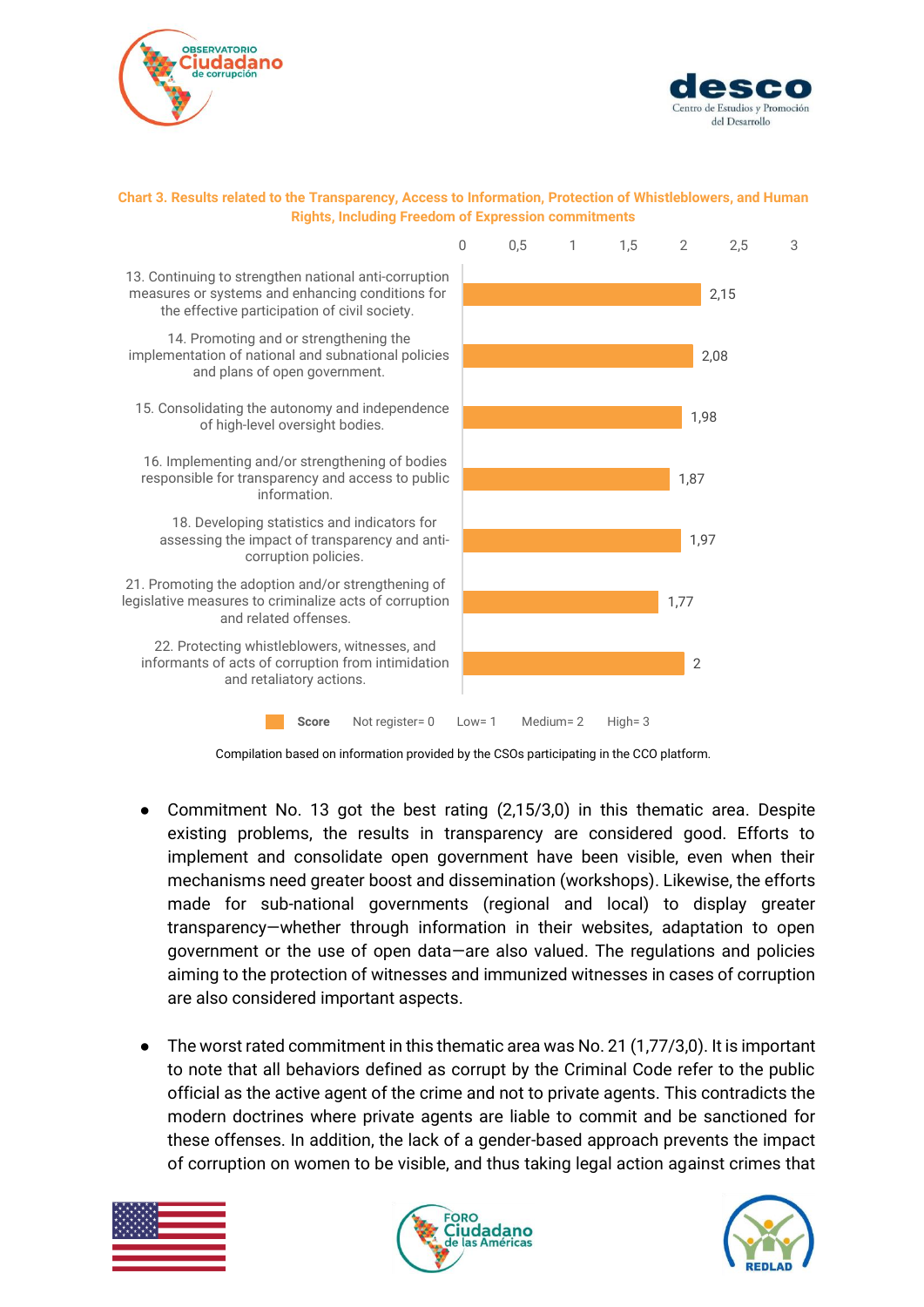



affect them. On the other hand, the legislation is generating some impact thanks to the investigations of big corruption cases, although cases of small-scale corruption go unnoticed, and some offenses or suspicions of corruption have not been clearly typified yet.

### <span id="page-17-0"></span>3. Financing of Political Organizations and Election Campaigns





- Even if the CCO rating of commitment No. 25 (2,05/3,0) shows an average rating. Private financing is a significant problem for political parties in Peru, due to the highly probable practice of money laundering.
- Furthermore, in September, 2020, the Law on Political Financing was enacted, which meant some progress, especially in transparency, accountability and determining sanctions. Likewise, another main progress was the veto on any contribution from private companies, which was included in the Law of Political Organizations (2017). However, the list of sanctions for those breaching this provision has yet to be regulated. In the recent election campaign (January to April, 2021), resources for political parties have been greatly reduced, as compared to previous occasions. All this progress in the current legislation is not likely to backtrack.





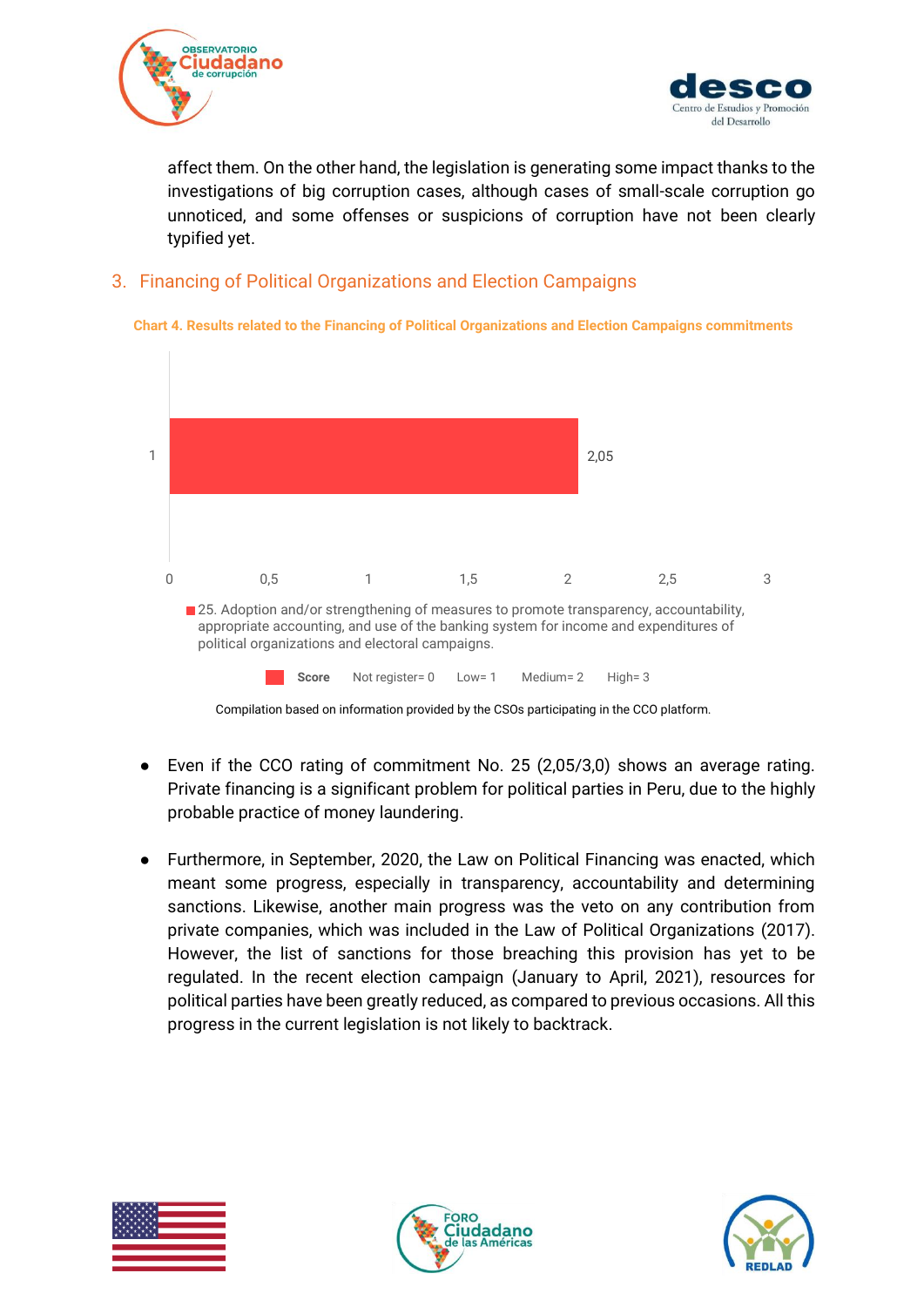



### <span id="page-18-0"></span>4. Prevention of Corruption in Public Works and Public Procurement and Contracting



#### **Chart 5. Results related to the Prevention of Corruption in Public Works and Public Procurement and Contracting commitments**

- Corruption prevention is the thematic area which, in general terms, got the worst rating in the follow-up activity. Even so, Peru has anti-corruption provisions in all government contracts, a unanimous measure since 2017, seeking to support audits and the adoption of measures defending state guarantees in cases of corruption. On the other hand, the country has held several processes of administrative simplification in the past few decades with overall acceptable results. Still, contractors, providers, business people and citizens raise complaints and show discomfort for what many in the country have dubbed "paperworkology" (*tramitología*).
- Commitment No. 27 got the highest rating (1,97/3,0) in this thematic area. The State is the main contractor in the country and one of its weaknesses is the lack of a governing body in the Procurement System. Furthermore, state organisms are encouraged to spend, but they care little for the quality of their expenditure. This might be remedied with electronic catalogs, the Providers' Single File (which allows consolidating information to ensure the transparency of the providers' conduct) and other tools. However, these mechanisms are still quite limited for citizens, for even when the information is available it is hard to comprehend, and there are no regular trainings.
- That said, commitment No. 29, on anti-corruption clauses, got the worst rating (1,64/3,0) due to observations made on the specificity of the responsibility of the contractors, and on the real impact to counteract the recruitment of people linked with







Compilation based on information provided by the CSOs participating in the CCO platform.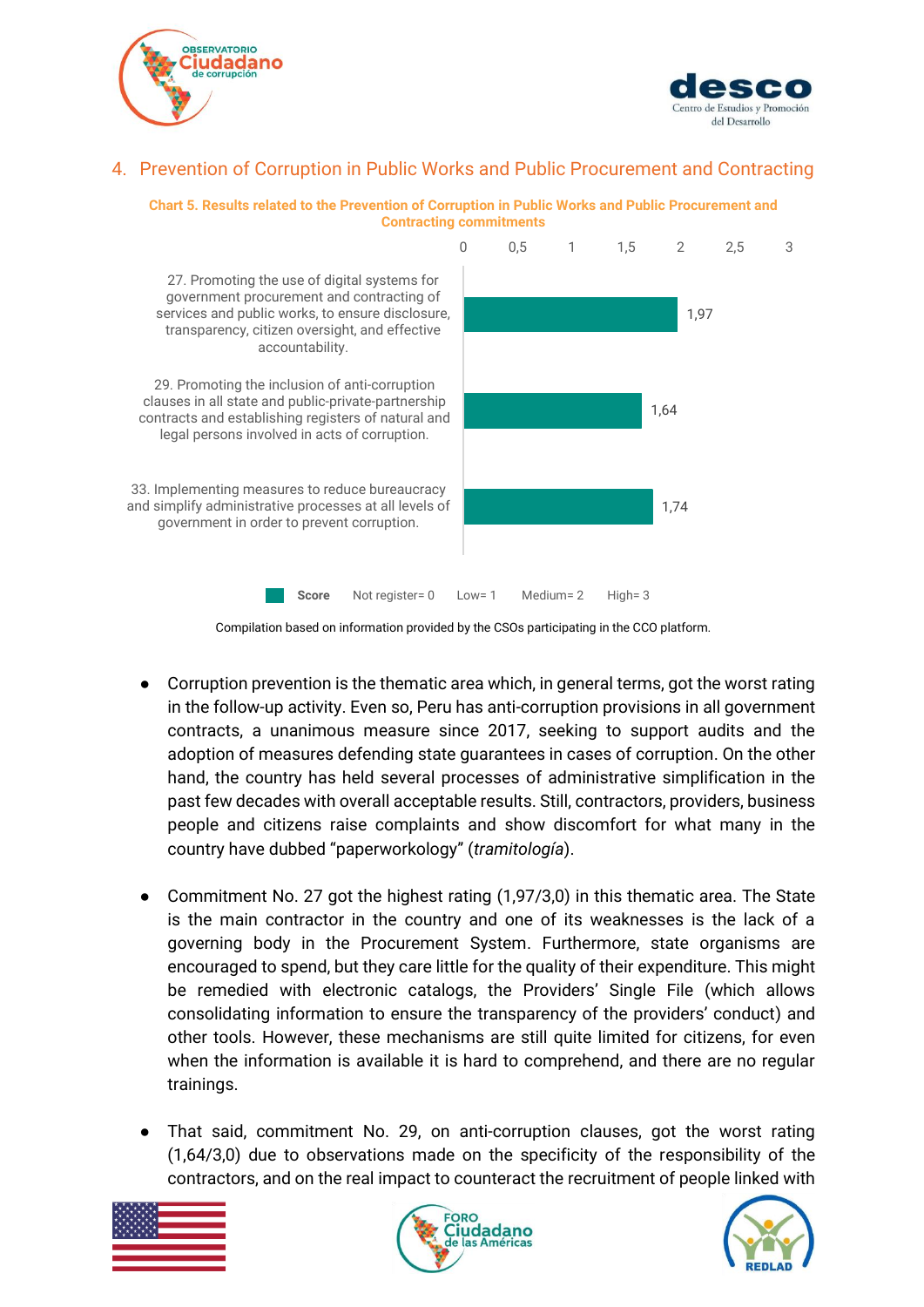



corruption or money laundering because of current cases of companies charged with bribe payments. Plus, these clauses should be part of the applied regulations to guarantee the legal classification of the responsibility of those involved with corruption and asset laundering, in order to avoid undermining the interests of the State.

### <span id="page-19-0"></span>5. International Legal Cooperation; the Fight against Bribery, International Corruption, Organized Crime and Money Laundering, and Asset Recovery



Compilation based on information provided by the CSOs participating in the CCO platform.

- Peru has been progressively developing spaces for judiciary cooperation with other countries, especially from the Public Prosecutor's Office. With the scandals of cases like Lava Jato, regulations and guidelines for action have been adjusted. All this progress is aligned with international commitments and especially with the recommendations of the OECD. Also, Peru has significantly progressed in generating regulations on the loss of control created long ago regarding drug trafficking, which now has expanded to cases of corruption.
- Commitment No. 41 (1,97/2,05) on the loss of control, regulations and proceedings, the CSOs considered them effective. However, the problem is on the judicial proceedings for corruption cases, usually quite slow, with shortcomings in the burden of proof and with many questioned sentences. In this respect, they should estimate how beneficial are the auctions of seized property on account of the pandemic, and whether their worth has increased or decreased. Accordingly, the actions allowing the preventive seizure of property will gain continuity as long as it remains within a democratic context.
- On the other hand, while examining the measures aiming to comply with commitment No. 41 (2,05/3,0), it became clear that—even when they have been adopted for judicial





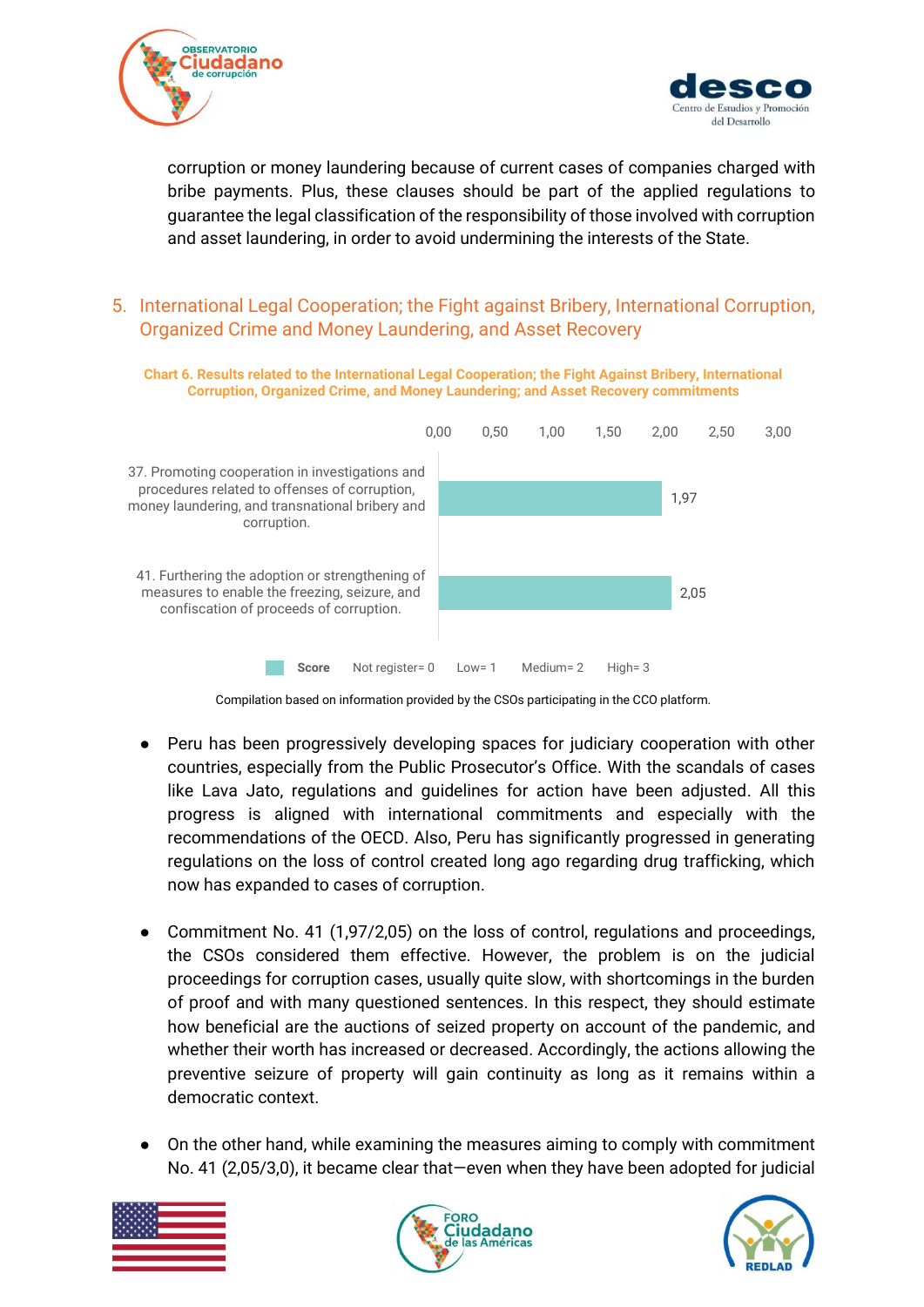



cooperation and have greatly facilitated the work of public prosecutors abroad— the results also depend on the willingness of the authorities from other countries and that of those providing the information. In other words, cooperation needs to involve legal forms, such as immunized witnesses, with consequences in the committed countries. So even when certain actions have been carried out, it seems their results still fall short of expectations.

# <span id="page-20-0"></span>**Conclusions**

As confirmed by this report, Peru had been making major progress regarding the eradication of corruption before endorsing the Lima Agreement. In this sense, a great deal of actions established in the Agreement had already been implemented or were about to be, whereas a significant percentage of these commitments were part of instruments (PCM, 2008) prior to the 2018-2021 National Plan on Integrity and Fight against Corruption (which incorporates the Lima Agreement as one of the basis for its formulation) (PCM, 2018b), which is the main current mechanism.

Thus, the significant level of compliance might indicate what had already been done and not so much the progress since 2018. Since 2008, when the first national plan against corruption is prompted, the guidelines of the Lima Agreement, such as the creation of an anti-corruption system, transparency practices and public service good governance, citizen participation, promotion of international mechanisms, among others, had started to develop.

Additionally, we need to consider that as of 2020, this 2018-2021 National Plan on Integrity and Fight against Corruption had a 70% progress (PCM, 2021). One of the most important pending aspects is setting in motion the regional anti-corruption commissions which are key to the organizational scheme to eradicate corruption from the country.

Even so, the achievements in the last few years are important. For example, the creation of a special system to prosecute these offenses in the Public Prosecutor's Office (Lava Jato Special Task Force), in the Judiciary Branch (specialized courts) and in the State Defense (Lava Jato Ad Hoc Prosecutors' Office); the creation of a legal framework for witness immunity (Act 30737), the creation of a mechanism to guarantee civil reparations in order to protect the State's interests, for instance with trusts, among others.

However, there are also pending issues and challenges. For instance, a key aspect is the insufficient alignment of national policies with multilateral instruments. It is quite clear that corruption is a worldwide phenomenon which needs greater clarity on (i) the Chancellery's powers for the compliance of international agreements around corruption; (ii) the Chancellery's mandate in international negotiations in the issue of corruption; (iii) Peru as a promotor of international initiatives, as it happened with the active participation of the civil society in the 8<sup>th</sup> Summit of the Americas in 2018; and (iv) the involvement of the Chancellery in the supervision of tenders carried out through international organisms like the United





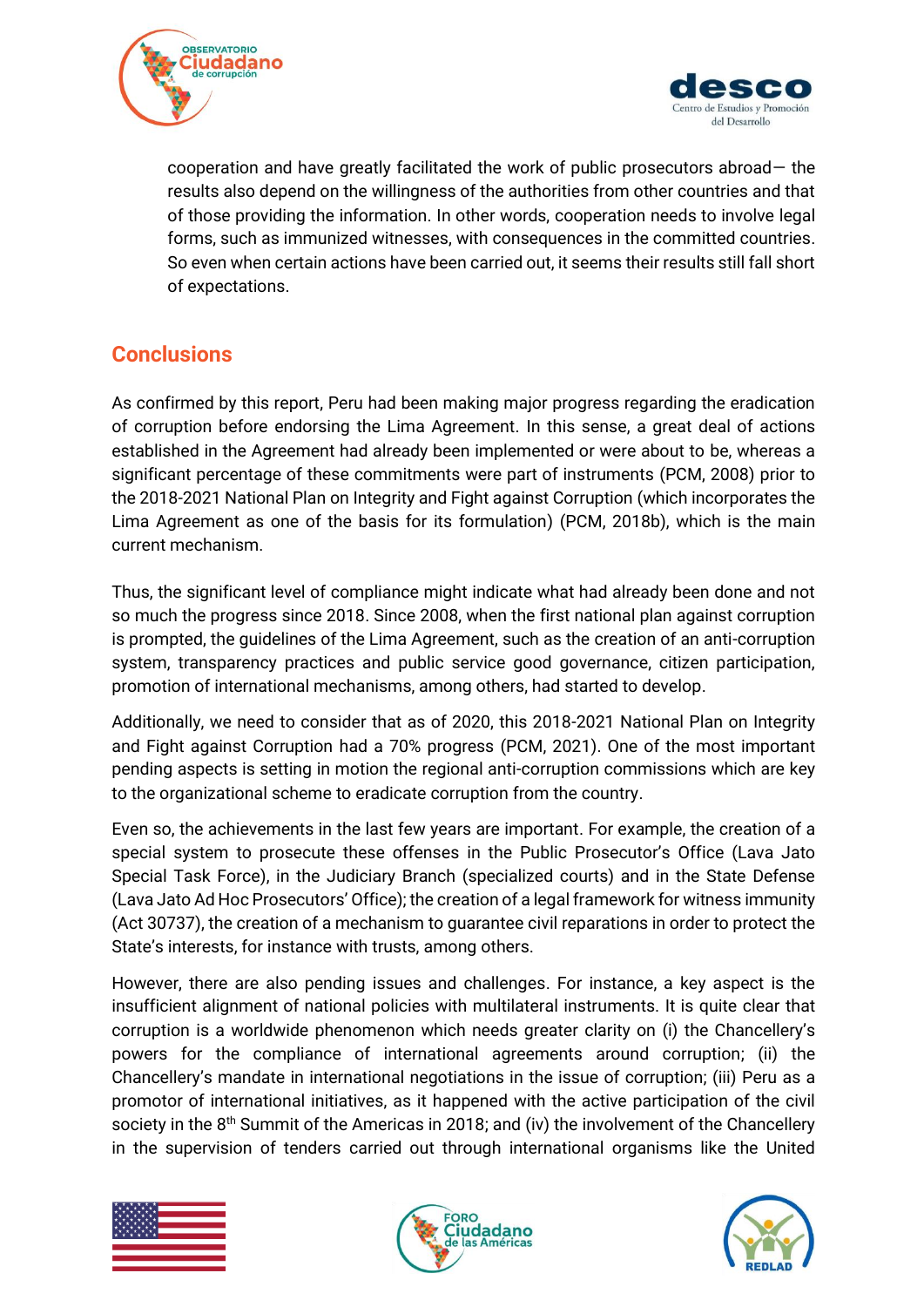



Nations Office for Project Services (UNOPS)<sup>10</sup>, the International Organization for Migration  $(10M)^{11}$ , Organization of Ibero-American States for Education, Science and Culture  $(OEI)^{12}$ , among others, an aspect which is not considered in the indicators of the Lima Agreement. Moreover, an important sector of the population ignores some measures and mechanisms due to technological limitations, time availability, little understanding of the processes or limitations due to the official wording. Greater dissemination and implementation of inclusive, friendly versions of these proceedings.

In addition, an undertreated aspect is pinpointing the root causes which enable corruption acts to occur. In this regard, there have been progress, the control system is still weak and facilitates the concession and execution of infrastructure works with no financial control. This system should also refer to "institutionalized" practices in the Peruvian State which are difficult to eradicate, such as the "bribing culture" in the construction industry through fees according to the size of the project (1% to 3%)<sup>13</sup> or through manipulated arbitration via corruption in order to gain favorable awards for the contractor companies. Likewise, it refers to the "revolving door" (Durand, 2016), a method of preventing the inspection of businesspeople in public offices which favor particular interests. Lastly, it is important to note that with the regulations and evidence regarding the impact of corruption on the rights of indigenous, Afro-Peruvian populations, people with disabilities, and LGTBI, it is not possible to enable their participation in decision-making settings to fight against corruption.

# **Calls for Action**

This being the case and considering the Peruvian context, the progress made, the lines of action and the overall Peruvian situation, the country needs social organizations to direct their actions towards the following:

In the area of Reinforcement of democratic governance:

- 1. Disseminate the impact of corruption in the gender gap, and the levels of exclusion of vulnerable people (indigenous peoples, Afro-Peruvians, people with disabilities, and LGBTI), perpetuating inequities. Moreover, the strategies against corruption need to include these groups explicitly.
- 2. Strengthening and elaborating on the National Plan and Policy on Integrity and Fight against Corruption, because even with their savable shortcomings, they propose goals and provide a basic structure for action at all levels of the State. This year (2021) the validity of the current Integrity Plan is ending, and it is an appropriate time to discuss

<sup>13</sup> Which became known with the so called "Construction Club", which has spread its *modus operandi* in the private and the public sectors.







<sup>&</sup>lt;sup>10</sup> Please review information on the UNOPS in Peru on[: https://www.unops.org/es/peru](https://www.unops.org/es/peru)

<sup>&</sup>lt;sup>11</sup> Please review information on the IOM in Peru on[: https://peru.iom.int/](https://peru.iom.int/)

<sup>&</sup>lt;sup>12</sup> Please review information on the OEI in Peru on:<https://oei.int/oficinas/peru>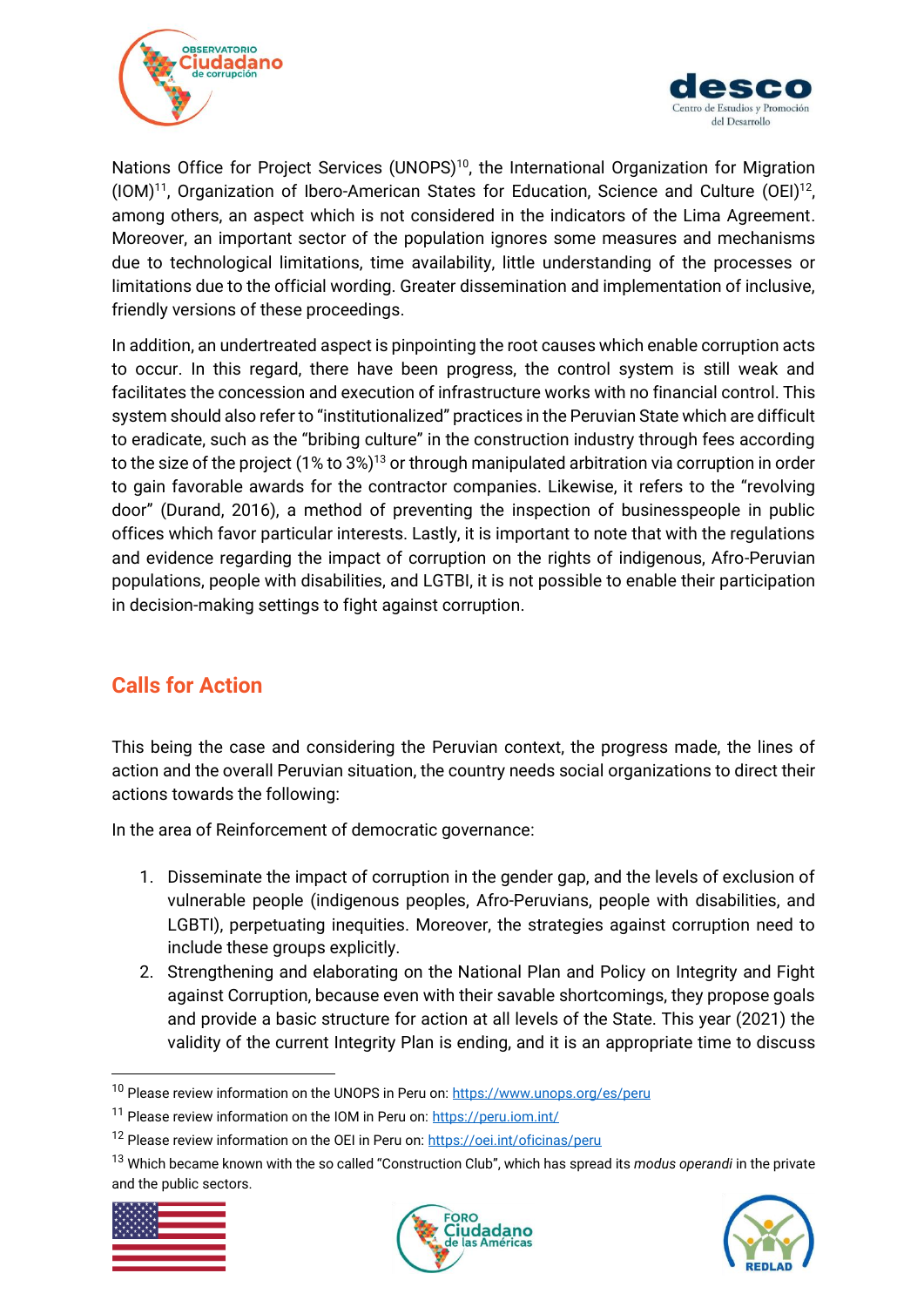



the difficulties found, the results and changes needed in order to achieve the intended outcomes.

- 3. Encourage and strengthen citizen participation in the fight against corruption, actively involving the civil society in transparency, monitoring and citizen control. To that effect, capacity building should be transferred from the organizations with more experience in this field towards those who want to monitor sectors like healthcare, education, labor and others where corruption issues are sensitive, as well as those who seek to take part in these strategies.
- 4. Sanction the Anti-Corruption Regional Commissions' (CRA) and the Anti-Corruption Exclusive Council's (CPA) failure to operate, as well as promoting their work within the National Plan against Corruption, including the participation of vulnerable groups (indigenous, Afro-Peruvian peoples, people with disabilities, and LGTBI) in the anticorruption institutional plans (at regional, provincial and district levels).

In the area of Transparency and access to information:

- 5. Disseminate citizen awareness on the eradication of corruption and prevent the normalization of unethical behaviors, because they have an impact on everyday life. It is not only a matter of taking public resources, but a factor which erodes the trust towards the State and to other citizens. It is not possible to build a democratic society with high levels of corruption perception.
- 6. Promote an anti-corruption approach from the civil society which exceeds the legalistic framework of the State approach (prosecute and sanction the offense) and which promotes goals of capacity building through transparency, monitoring, enforceability and accountability. The eradication of corruption needs to increase the extremely low trust that Peruvians have to their State authorities.
- 7. Strengthen the technical capacities to implement anti-corruption tools, especially in the regional and local governments. At those subnational levels, the State tools to reduce corruption are essentially non-existent, and it is there where more difficulties arise for an effective control of the relevant agencies.
- 8. Disseminate the Open Government Partnership (OGP) in a way that citizen interest and participation be understood as a right and a duty to commit to and be involved in the processes of public institutions.

In the area of Financing of political organizations and election campaigns:

- 9. Promote the idea that funding for campaigns should be managed by the treasurers of the political parties. Likewise, promote a greater supervision role of the National Office for Election Processes (ONPE), because some limitations have been revealed, which is why it is important to grant more mandates to the ONPE, as well as granting more economic, logistic, and human resources in order to implement substantial improvements it is supervising role.
- 10. Generate mechanisms that allow for more effective corrective and disciplinary measures, such as the nullity of the registration of political parties involved in illicit





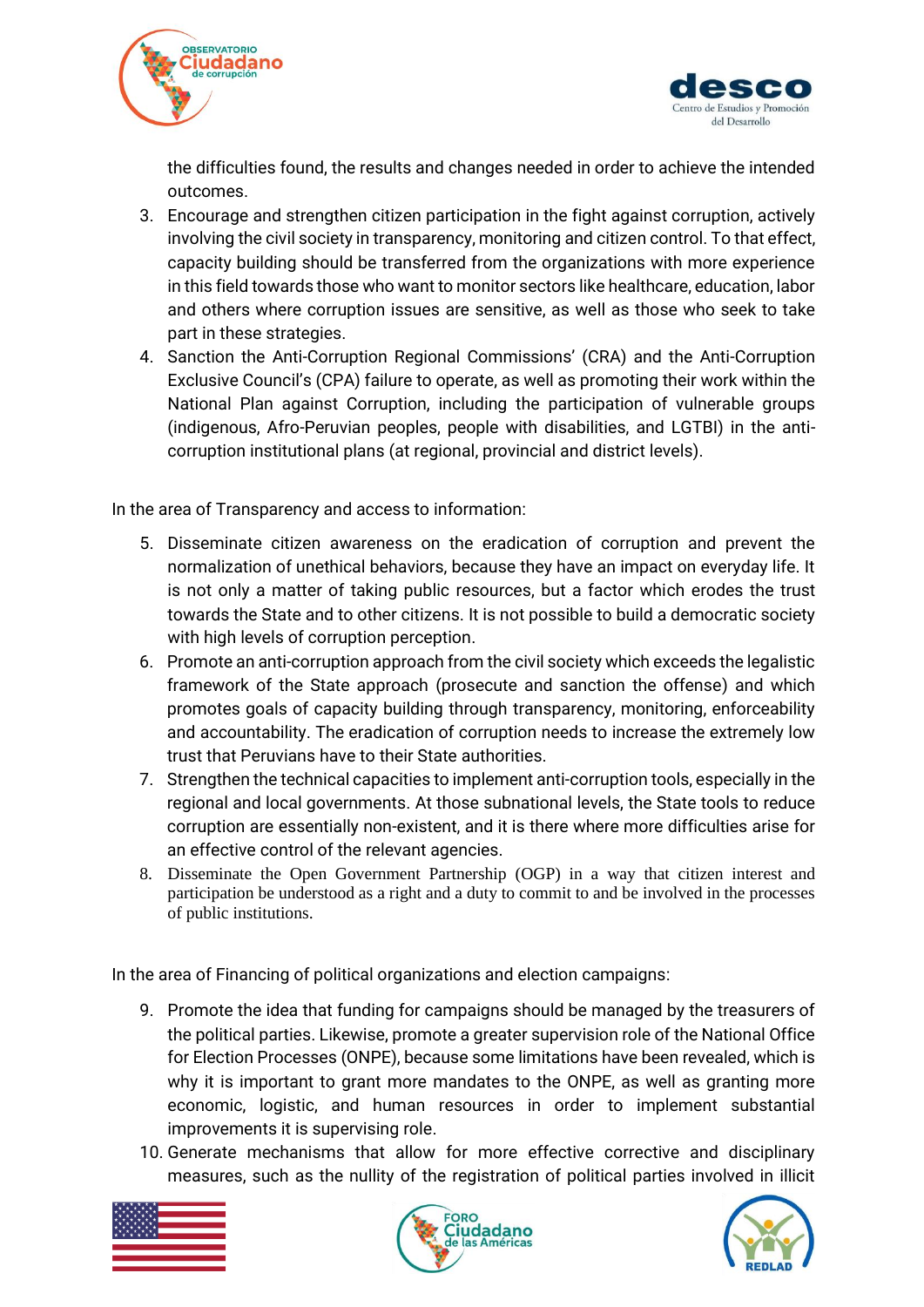



funding of campaigns. Even with the incorporation of articles on illegal funding into the Criminal Code, ONPE's coercive capacity is still pending and needs to enforce the compliance of the regulations within the political parties. The ONPE should also be encouraged to demand better quality in the financial reports submitted by the political parties, and reinforce the National Election Jury (JNE) to answer the challenges and appeals.

11. Assess the effectiveness of the regulations generating spaces to discuss valid norms and others that might be necessary, including actors from the three branches of the State and the civil society.

In the area of Prevention of corruption in public works and public procurement and contracting:

- 12. Considerably increase the investment on anti-corruption public integrity. The budget of the Secretariat on Public Integrity is minuscule (less than 1% of the Presidency of the Cabinet-PCM, where it is ascribed).
- 13. Simplify administrative proceedings, as well as evaluation and monitoring. In this way, it will be possible to speed these proceedings and avoid bad practices rooted in public institutions, which allow corruption to prevail.
- 14. Install the anti-corruption Institutional Plan. It should be an obligation of candidates and public officials.
- 15. Make the information on concessions, recruitment and public purchases accessible for all. Even when the information exists, accessing it is complicated due to the specialized jargon.
- 16. Train citizens in the use of transparency tools through public trainings and considering the level of digital literacy and mother tongue of the target groups.
- 17. Standardize the characteristics for purchases of high consumption and high turnover goods in order to avoid those that entail discretion and a predisposition for certain goods.

In the area of International legal cooperation; the fight against bribery, international corruption, organized crime and money laundering; and asset recovery:

- 18. Strengthen the fight against bribery of foreign public officials in international commercial transactions. It is therefore important to approve the draft modifying Act 30424, which regulates the administrative responsibility of legal entities, promoted by the CAN.
- 19. Strengthen the prosecutors in order to avoid unjustified withdrawals from cases, to reduce the number of judges and interim prosecutors and supernumeraries. Whistleblowers should also be protected while promoting a culture of complaints and improving the coordination and control of the requests for reciprocal judicial assistance with other countries. Thus, the OECD Task Force's report on bribery should be highlighted—it recommends the improvement and reinforcement of judicial and prosecution institutions in Peru.





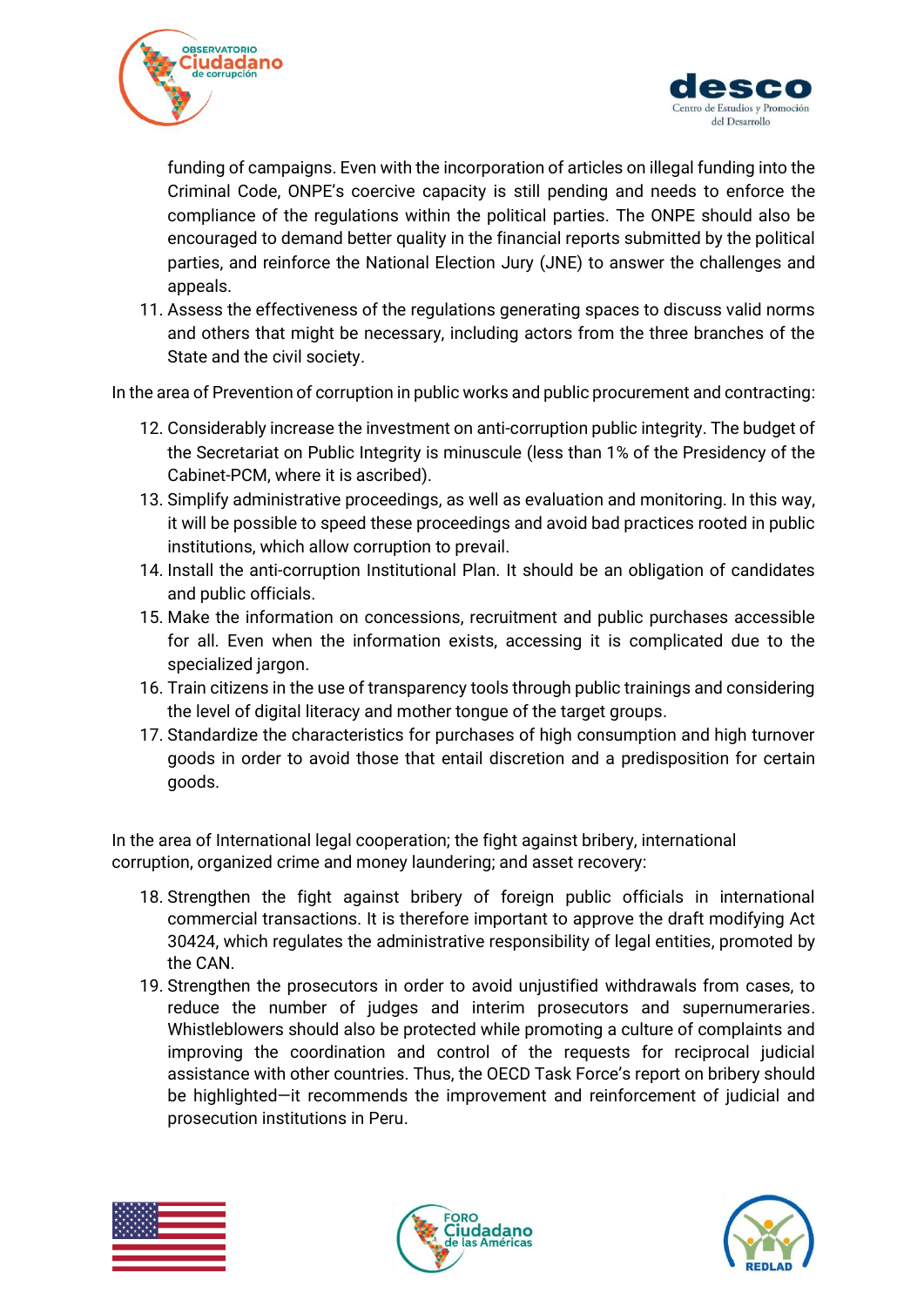



### <span id="page-24-0"></span>Actions and Recommendations to comply with the Lima Agreement in Peru

| <b>Topic 1. Reinforcement of Democratic Governance</b>                                                                                                                                                                  |                                                                                                                                                                                                                                                        |  |  |  |  |
|-------------------------------------------------------------------------------------------------------------------------------------------------------------------------------------------------------------------------|--------------------------------------------------------------------------------------------------------------------------------------------------------------------------------------------------------------------------------------------------------|--|--|--|--|
| <b>Action</b>                                                                                                                                                                                                           | <b>Recommendations</b>                                                                                                                                                                                                                                 |  |  |  |  |
| Disseminate the impact of corruption in<br>the gender gap, and the levels of<br>of vulnerable people<br>exclusion<br>(indigenous peoples, Afro-Peruvians,<br>people with disabilities, and LGBTI).                      | The strategies against corruption need to<br>include these vulnerable groups explicitly<br>(indigenous peoples, Afro-Peruvians, people<br>with disabilities, and LGBTI).                                                                               |  |  |  |  |
| Strengthening and elaborating on the<br>National Plan and Policy on Integrity and<br>Fight against Corruption, because they<br>propose goals and provide a basic<br>structure for action at all levels of the<br>State. | This year (2021) the validity of the current<br>Integrity Plan is ending, and it is an appropriate<br>time to discuss the difficulties found, the<br>results and changes needed in order to achieve<br>the intended outcomes.                          |  |  |  |  |
| Encourage and strengthen<br>citizen<br>participation<br>fight<br>$\overline{\mathsf{in}}$<br>the<br>against<br>corruption.                                                                                              | Actively involve the civil society in transparency,<br>monitoring and citizen control.<br>Transfer the capacity building of organizations<br>with more experience towards those who want<br>to monitor in healthcare, education, labor, and<br>others. |  |  |  |  |
| Sanction the CRA's and the CPA's failure<br>to operate, as well as promoting their<br>work within the National Plan against<br>Corruption.                                                                              | Include the participation of vulnerable groups<br>(indigenous, Afro-Peruvian peoples, people with<br>disabilities, and LGTBI) in the anti-corruption<br>institutional plans (at regional, provincial and<br>district levels).                          |  |  |  |  |

### **Topic 2. Transparency, Access to Information, Protection of Whistleblowers and Human Rights, including Freedom of Expression**

| <b>Action</b>                                                                                                                                                                                                                            | <b>Recommendations</b>                                                                                                                                                                                                                                            |  |  |  |
|------------------------------------------------------------------------------------------------------------------------------------------------------------------------------------------------------------------------------------------|-------------------------------------------------------------------------------------------------------------------------------------------------------------------------------------------------------------------------------------------------------------------|--|--|--|
| Disseminate citizen awareness on the<br>eradication of corruption and prevent the<br>normalization of unethical behaviors.                                                                                                               | Consider that corruption is not only a matter of<br>taking public resources, but a factor which<br>erodes the trust towards the State and to other<br>citizens. It is not possible to build a democratic<br>society with high levels of corruption<br>perception. |  |  |  |
| Promote an anti-corruption approach<br>from the civil society which exceeds the<br>legalistic framework of the State<br>approach (prosecute and sanction the<br>offense) and which promotes goals of<br>institutional capacity building. | Use mechanisms of transparency, monitoring,<br>enforceability and accountability.<br>The<br>eradication of corruption needs to increase the<br>extremely low trust that Peruvians have to their<br>State authorities.                                             |  |  |  |





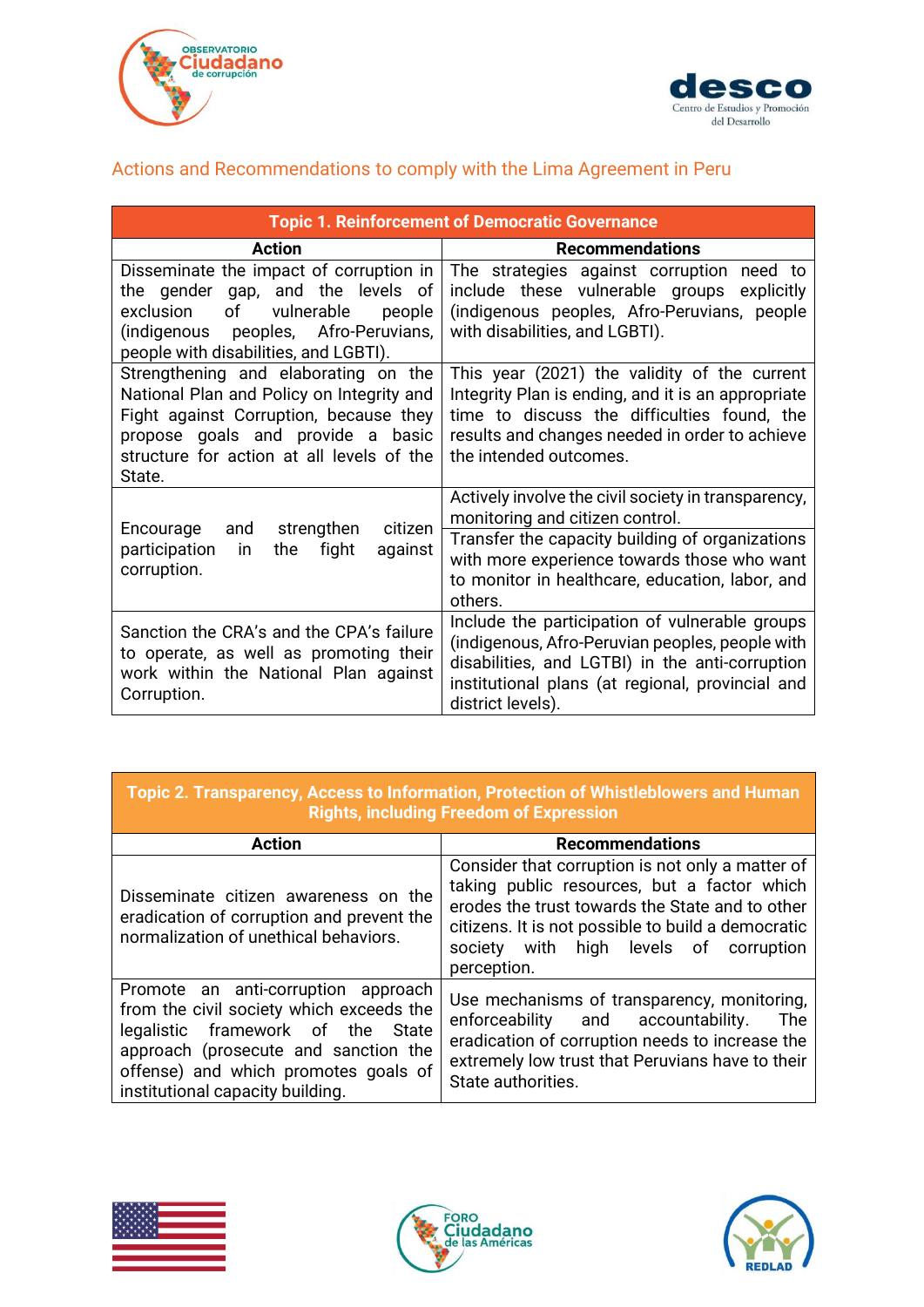



| Strengthen the technical capacities to                                                                                                                    | Consider that at those subnational levels, the                                                              |  |  |
|-----------------------------------------------------------------------------------------------------------------------------------------------------------|-------------------------------------------------------------------------------------------------------------|--|--|
| implement anti-corruption                                                                                                                                 | State tools to reduce corruption are essentially                                                            |  |  |
| tools,                                                                                                                                                    | non-existent, and it is there where more                                                                    |  |  |
| especially in the regional and local                                                                                                                      | difficulties arise for an effective control of the                                                          |  |  |
| governments.                                                                                                                                              | relevant agencies.                                                                                          |  |  |
| Disseminate<br>the<br>Government<br>Open<br>Partnership (OGP) in a way that citizen<br>interest and participation be understood as a<br>right and a duty. | These actions will allow citizens to commit to and be.<br>involved in the processes of public institutions. |  |  |

| <b>Topic 3. Financing of Political Organizations and Election Campaigns</b>                                            |                                                                                                                                                                                                                                     |  |  |  |  |
|------------------------------------------------------------------------------------------------------------------------|-------------------------------------------------------------------------------------------------------------------------------------------------------------------------------------------------------------------------------------|--|--|--|--|
| <b>Action</b>                                                                                                          | <b>Recommendations</b>                                                                                                                                                                                                              |  |  |  |  |
| Promote the idea that funding for<br>campaigns should be managed by the<br>treasurers of the<br>political<br>parties.  | Grant more mandates to the ONPE in order to<br>perform appropriate supervisions.                                                                                                                                                    |  |  |  |  |
| Likewise, promote a greater supervision<br>role of the National Office for Election<br>Processes (ONPE).               | Likewise, grant more economic, logistic, and<br><b>ONPE</b><br>human resources to<br>in order to<br>implement substantial improvements it<br><b>is</b><br>supervising role.                                                         |  |  |  |  |
| Generate mechanisms that allow for<br>more effective corrective and disciplinary                                       | Some articles on illegal funding have been<br>incorporated into the Criminal Code; however,<br>ONPE's coercive capacity is still pending and<br>needs to enforce the compliance of the<br>regulations within the political parties. |  |  |  |  |
| measures, such as the nullity of the<br>registration of political parties involved in<br>illicit funding of campaigns. | The ONPE should also be encouraged to<br>demand better quality in the financial reports<br>submitted by the political parties, and reinforce<br>the National Election Jury (JNE) to answer the<br>challenges and appeals.           |  |  |  |  |
| the<br>effectiveness<br>0f<br>the<br>Assess<br>regulations.                                                            | Generate spaces to discuss valid norms and<br>others that might be necessary, including actors<br>from the three branches of the State and the<br>civil society.                                                                    |  |  |  |  |





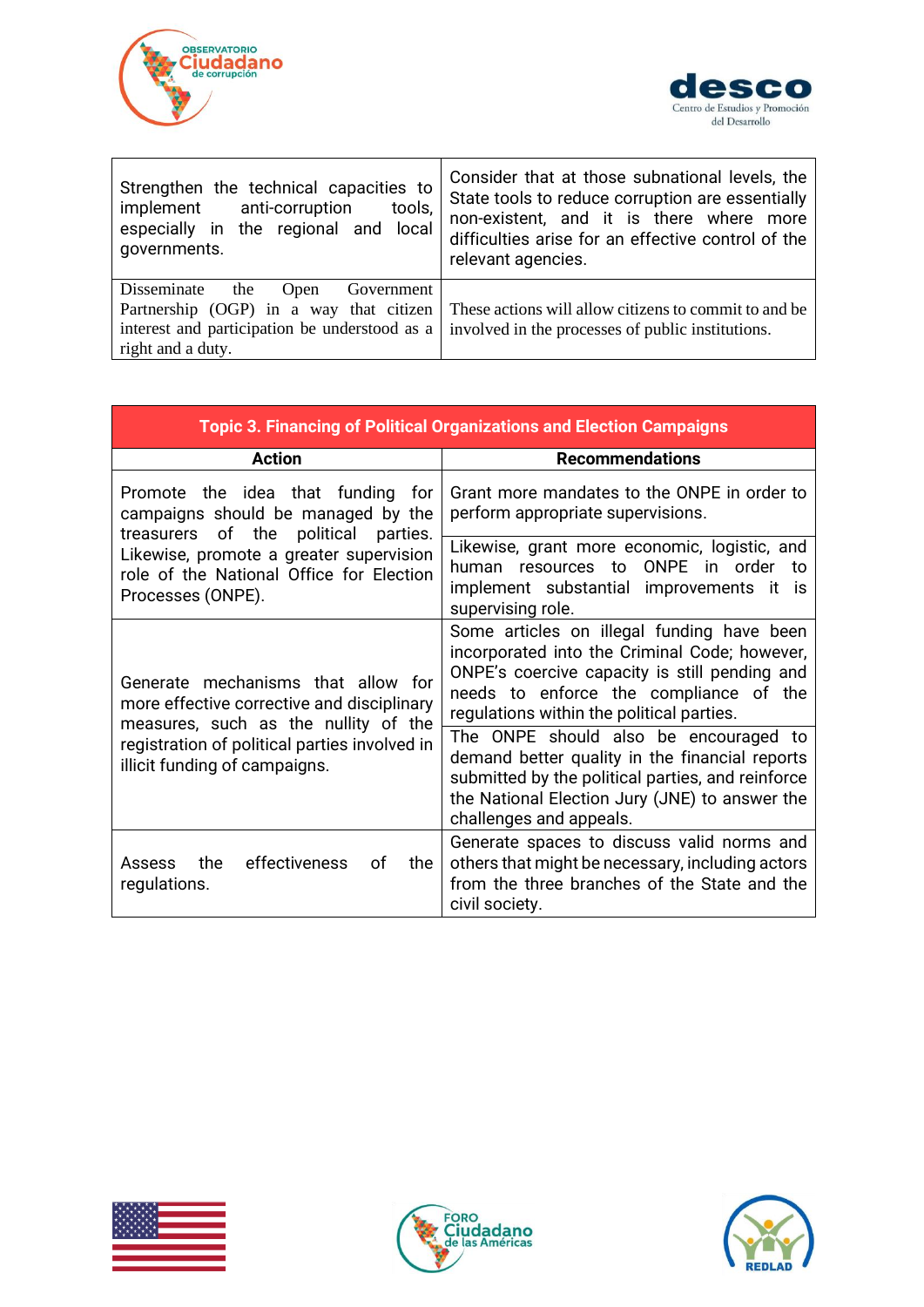



| Topic 4. Prevention of Corruption in Public Works and Public Procurement and |                                                         |  |  |  |  |  |  |
|------------------------------------------------------------------------------|---------------------------------------------------------|--|--|--|--|--|--|
| <b>Contracting</b>                                                           |                                                         |  |  |  |  |  |  |
| <b>Action</b>                                                                | <b>Recommendations</b>                                  |  |  |  |  |  |  |
| Considerably<br>the<br>increase                                              | Consider that the budget of the Secretariat on Public   |  |  |  |  |  |  |
| investment<br>anti-corruption<br>on.                                         | Integrity is minuscule (less than 1% of the Presidency  |  |  |  |  |  |  |
| public integrity.                                                            | of the Cabinet-PCM, where it is ascribed).              |  |  |  |  |  |  |
| Simplify<br>administrative                                                   | This will allow avoiding bad practices rooted in public |  |  |  |  |  |  |
| proceedings,<br>evaluation<br>and                                            | institutions, which allow corruption to prevail.        |  |  |  |  |  |  |
| monitoring.                                                                  |                                                         |  |  |  |  |  |  |
| the<br>Install<br>anti-corruption                                            | It should be an obligation of candidates and public     |  |  |  |  |  |  |
| Institutional Plan.                                                          | officials.                                              |  |  |  |  |  |  |
| information<br>Make<br>the.<br><b>on</b>                                     | The information exists, but it is complicated to access |  |  |  |  |  |  |
| concessions,<br>recruitment<br>and                                           | it due to the specialized jargon.                       |  |  |  |  |  |  |
| public purchases accessible for all.                                         |                                                         |  |  |  |  |  |  |
| of<br>Train<br>the<br>citizens<br>use<br>- in                                | Public trainings should be held considering the level   |  |  |  |  |  |  |
| transparency tools.                                                          | of digital literacy and mother tongue of the target     |  |  |  |  |  |  |
| groups.                                                                      |                                                         |  |  |  |  |  |  |
| Standardize the characteristics for                                          | Avoid those purchases that entail discretion and a      |  |  |  |  |  |  |
| purchases of high consumption                                                | predisposition for certain goods.                       |  |  |  |  |  |  |
| and high turnover goods.                                                     |                                                         |  |  |  |  |  |  |

|                                                                                                                                                                                                                                                                                                                                                                                                  | Topic 5. International Legal Cooperation; the Fight against Bribery, International<br><b>Corruption, Organized Crime and Money Laundering, and Asset Recovery</b>        |
|--------------------------------------------------------------------------------------------------------------------------------------------------------------------------------------------------------------------------------------------------------------------------------------------------------------------------------------------------------------------------------------------------|--------------------------------------------------------------------------------------------------------------------------------------------------------------------------|
| <b>Action</b>                                                                                                                                                                                                                                                                                                                                                                                    | <b>Recommendations</b>                                                                                                                                                   |
| Strengthen the fight against bribery of<br>foreign public officials in international<br>commercial transactions.                                                                                                                                                                                                                                                                                 | It is important to approve the draft modifying Act<br>30424, which regulates the administrative<br>responsibility of legal entities, promoted by the<br>CAN.             |
| Strengthen the prosecutors in order to<br>avoid unjustified withdrawals from<br>cases. Reduce the number of judges and<br>interim prosecutors<br>and<br>supernumeraries. Likewise,<br>whistleblowers should be protected<br>while promoting a culture of complaints<br>and improving the coordination and<br>control of the requests for reciprocal<br>judicial assistance with other countries. | The OECD Task Force's report on bribery should<br>be highlighted-it recommends the improvement<br>and reinforcement of judicial and prosecution<br>institutions in Peru. |



<span id="page-26-0"></span>

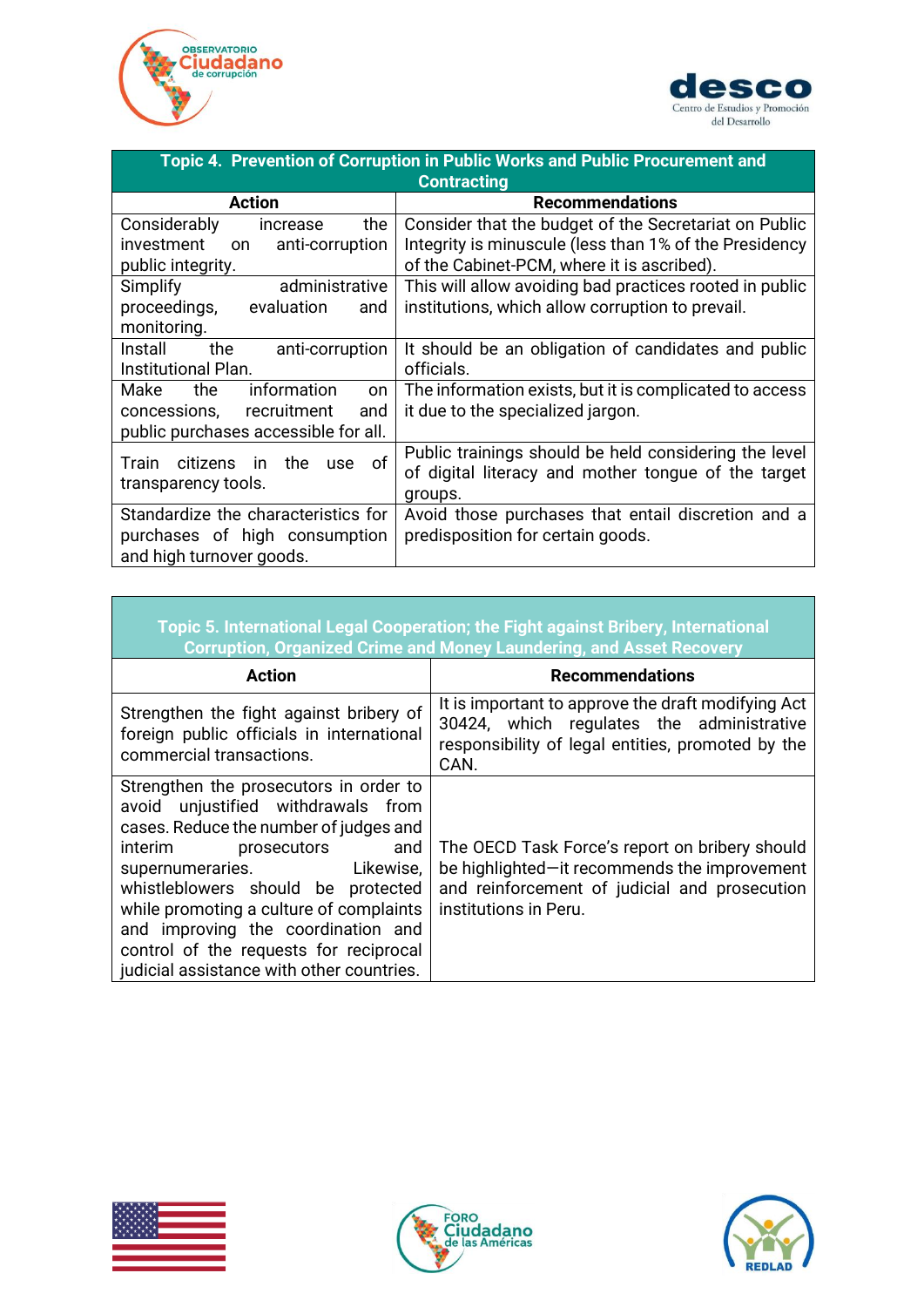



# **References**

- Castañeda Otsu, Susana Ynés. (2018). Creación de juzgados anticorrupción. Bases para su consolidación. Poder Judicial. 23 pages. Available at: [https://www.pj.gob.pe/wps/wcm/connect/0763cf804851e423a451ada38f54faeb/do](https://www.pj.gob.pe/wps/wcm/connect/0763cf804851e423a451ada38f54faeb/documentos+anticorrupci%c3%b3n+1+-+cap+1.pdf?mod=ajperes&cacheid=0763cf804851e423a451ada38f54faeb) [cumentos+anticorrupci%c3%b3n+1+-](https://www.pj.gob.pe/wps/wcm/connect/0763cf804851e423a451ada38f54faeb/documentos+anticorrupci%c3%b3n+1+-+cap+1.pdf?mod=ajperes&cacheid=0763cf804851e423a451ada38f54faeb) [+cap+1.pdf?mod=ajperes&cacheid=0763cf804851e423a451ada38f54faeb](https://www.pj.gob.pe/wps/wcm/connect/0763cf804851e423a451ada38f54faeb/documentos+anticorrupci%c3%b3n+1+-+cap+1.pdf?mod=ajperes&cacheid=0763cf804851e423a451ada38f54faeb)
- CIVICUS Monitor (2021) National Civic Space Ratings.<https://monitor.civicus.org/>
- 
- Congreso de la República. (2018). Ley 307742 Fortalecimiento de la Contraloría General de la República y del Sistema Nacional de Control. Diario El Peruano. [https://busquedas.elperuano.pe/normaslegales/ley-de-fortalecimiento-de-la](https://busquedas.elperuano.pe/normaslegales/ley-de-fortalecimiento-de-la-contraloria-general-de-la-repub-ley-n-30742-1631374-2/)[contraloria-general-de-la-repub-ley-n-30742-1631374-2/](https://busquedas.elperuano.pe/normaslegales/ley-de-fortalecimiento-de-la-contraloria-general-de-la-repub-ley-n-30742-1631374-2/)
- Durand, Francisco (2016). *Cuando el poder extractivo captura el Estado. Lobbies, puertas giratorias y paquetazo ambiental en Perú*. Oxfam. 95 pages. [https://peru.oxfam.org/policy\\_paper/cuando-el-poder-extractivo-captura-el-estado](https://peru.oxfam.org/policy_paper/cuando-el-poder-extractivo-captura-el-estado)
- MINJUS Ministerio de Justicia. (2015). Estructura organizacional de las procuradurías especializadas en delito de corrupción. MINJUS. <https://www.minjus.gob.pe/anticorrupcion/anticorrupcion-estructura-organizacional>
- PCM Presidencia del Consejo de Ministros. (2008). Plan Nacional de Lucha contra la Corrupción. Un compromiso de todos. PCM. [http://www.pcm.gob.pe/InformacionGral/plan\\_anticorrupcion/plan\\_anticorrupcion.p](http://www.pcm.gob.pe/InformacionGral/plan_anticorrupcion/plan_anticorrupcion.pdf) [df](http://www.pcm.gob.pe/InformacionGral/plan_anticorrupcion/plan_anticorrupcion.pdf)
- PCM Presidencia del Consejo de Ministros. (2018). *Decreto Supremo 042-2018-PCM Creación de la Secretaría de Integridad Pública PCM*. PCM. [https://www.gob.pe/institucion/pcm/normas-legales/3111-042-2018-pcm Decreto](https://www.gob.pe/institucion/pcm/normas-legales/3111-042-2018-pcm%20Decreto%20Supremo%20042-2018-PCM)  [Supremo 042-2018-PCM](https://www.gob.pe/institucion/pcm/normas-legales/3111-042-2018-pcm%20Decreto%20Supremo%20042-2018-PCM)
- PCM Presidencia del Consejo de Ministros. (2018a). Plan Nacional de Integridad y Lucha contra la Corrupción 2018-2021. Diario El Peruano. [https://busquedas.elperuano.pe/normaslegales/decreto-supremo-que-aprueba-el](https://busquedas.elperuano.pe/normaslegales/decreto-supremo-que-aprueba-el-plan-nacional-de-integridad-y-decreto-supremo-n-044-2018-pcm-1641357-2/)[plan-nacional-de-integridad-y-decreto-supremo-n-044-2018-pcm-1641357-2/](https://busquedas.elperuano.pe/normaslegales/decreto-supremo-que-aprueba-el-plan-nacional-de-integridad-y-decreto-supremo-n-044-2018-pcm-1641357-2/)
- PCM Presidencia del Consejo de Ministros. (2018b). Decreto Supremo 044-2018-PCM Aprueba Plan Nacional de Integridad y Luchas contra la Corrupción 2018-2020. Diario El Peruano. [https://cdn.www.gob.pe/uploads/document/file/1226049/Decreto-](https://cdn.www.gob.pe/uploads/document/file/1226049/Decreto-Supremo-N_-048-2018-que-aprueba-el-Plan-Nacional-de-Integridad-y-Lucha-contra-la-Corrupci%C3%B3n-2018-202120200811-2730953-l8jzdk.pdf)[Supremo-N\\_-048-2018-que-aprueba-el-Plan-Nacional-de-Integridad-y-Lucha-contra-la-](https://cdn.www.gob.pe/uploads/document/file/1226049/Decreto-Supremo-N_-048-2018-que-aprueba-el-Plan-Nacional-de-Integridad-y-Lucha-contra-la-Corrupci%C3%B3n-2018-202120200811-2730953-l8jzdk.pdf)[Corrupci%C3%B3n-2018-202120200811-2730953-l8jzdk.pdf](https://cdn.www.gob.pe/uploads/document/file/1226049/Decreto-Supremo-N_-048-2018-que-aprueba-el-Plan-Nacional-de-Integridad-y-Lucha-contra-la-Corrupci%C3%B3n-2018-202120200811-2730953-l8jzdk.pdf)
- PCM Presidencia del Consejo de Ministros. (2021). Metas del Plan Nacional contra la corrupción registran un nivel de cumplimiento del 70% al 2020. Press release. PCM. [https://www.gob.pe/institucion/pcm/noticias/500837-metas-del-plan-nacional-de](https://www.gob.pe/institucion/pcm/noticias/500837-metas-del-plan-nacional-de-integridad-y-lucha-contra-la-corrupcion-registran-un-nivel-de-cumplimiento-del-70-al-2020)[integridad-y-lucha-contra-la-corrupcion-registran-un-nivel-de-cumplimiento-del-70-al-](https://www.gob.pe/institucion/pcm/noticias/500837-metas-del-plan-nacional-de-integridad-y-lucha-contra-la-corrupcion-registran-un-nivel-de-cumplimiento-del-70-al-2020)[2020](https://www.gob.pe/institucion/pcm/noticias/500837-metas-del-plan-nacional-de-integridad-y-lucha-contra-la-corrupcion-registran-un-nivel-de-cumplimiento-del-70-al-2020)
- Proética. (2017). Proética propone iniciativa para fortalecer procuradurías anticorrupción. Proética. [https://www.proetica.org.pe/noticias/proetica-propone](https://www.proetica.org.pe/noticias/proetica-propone-iniciativa-para-fortalecer-procuradurias-anticorrupcion/)[iniciativa-para-fortalecer-procuradurias-anticorrupcion/](https://www.proetica.org.pe/noticias/proetica-propone-iniciativa-para-fortalecer-procuradurias-anticorrupcion/)





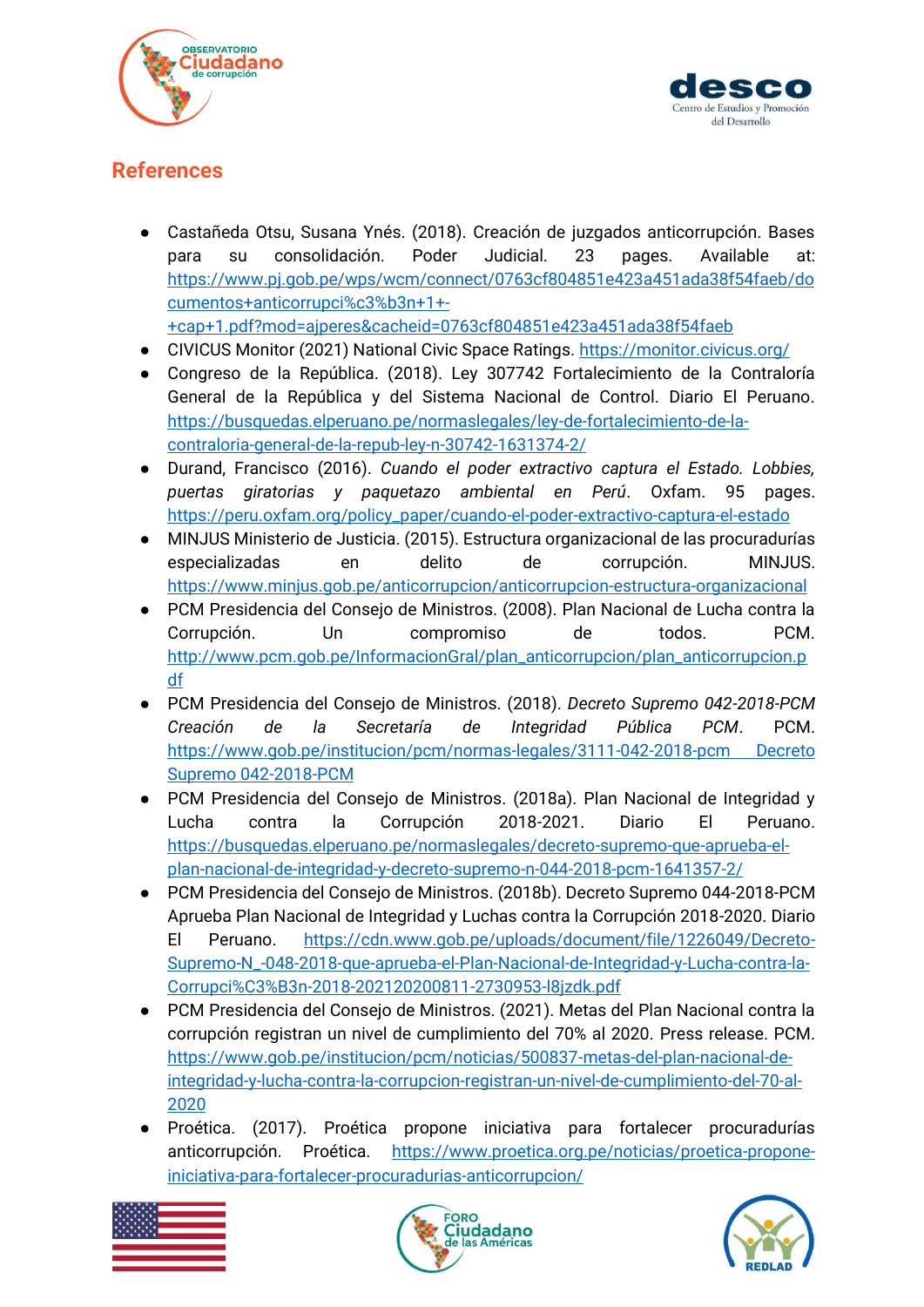



- Proética. (2019). Agenda anticorrupción y liderazgo político. Hacia una nueva etapa. Proética. [https://www.proetica.org.pe/editorial/agenda-anticorrupcion-y-liderazgo](https://www.proetica.org.pe/editorial/agenda-anticorrupcion-y-liderazgo-politico-hacia-una-nueva-etapa/)[politico-hacia-una-nueva-etapa/](https://www.proetica.org.pe/editorial/agenda-anticorrupcion-y-liderazgo-politico-hacia-una-nueva-etapa/)
- Shack, Nelson; Pérez Jeniffer; Portugal Luis. (2020). Cálculo del tamaño de la corrupción y la inconducta funcional en el Perú: Una aproximación exploratoria. Documento de Política en Control Gubernamental. Contraloría General de la República. 68 pages. [https://doc.contraloria.gob.pe/estudios](https://doc.contraloria.gob.pe/estudios-especiales/documento_trabajo/2020/Calculo_de_la_Corrupcion_en_el_Peru.pdf)[especiales/documento\\_trabajo/2020/Calculo\\_de\\_la\\_Corrupcion\\_en\\_el\\_Peru.pdf](https://doc.contraloria.gob.pe/estudios-especiales/documento_trabajo/2020/Calculo_de_la_Corrupcion_en_el_Peru.pdf)
- Shack, Nelson, Lozada, Laura. (2020). Control Específico: Un control posterior, célere y focal. Documento de Política en Control Gubernamental. Contraloría General de la República. 84 pages. [https://doc.contraloria.gob.pe/estudios](https://doc.contraloria.gob.pe/estudios-especiales/documento_trabajo/2020/Control_Especifico_Un_control_posterior_celere_y_focal.pdf)[especiales/documento\\_trabajo/2020/Control\\_Especifico\\_Un\\_control\\_posterior\\_celer](https://doc.contraloria.gob.pe/estudios-especiales/documento_trabajo/2020/Control_Especifico_Un_control_posterior_celere_y_focal.pdf) [e\\_y\\_focal.pdf](https://doc.contraloria.gob.pe/estudios-especiales/documento_trabajo/2020/Control_Especifico_Un_control_posterior_celere_y_focal.pdf)
- Shack, Nelson. (2021). El control en los tiempos de Covid-19: Hacia una transformación del control. Contraloría General de la República del Perú. [https://doc.contraloria.gob.pe/estudios](https://doc.contraloria.gob.pe/estudios-especiales/documento_trabajo/2020/Documento_de_trabajo_El_control_en_los_tiempos_de_COVID-19.pdf)[especiales/documento\\_trabajo/2020/Documento\\_de\\_trabajo\\_El\\_control\\_en\\_los\\_tiem](https://doc.contraloria.gob.pe/estudios-especiales/documento_trabajo/2020/Documento_de_trabajo_El_control_en_los_tiempos_de_COVID-19.pdf) [pos\\_de\\_COVID-19.pdf](https://doc.contraloria.gob.pe/estudios-especiales/documento_trabajo/2020/Documento_de_trabajo_El_control_en_los_tiempos_de_COVID-19.pdf)





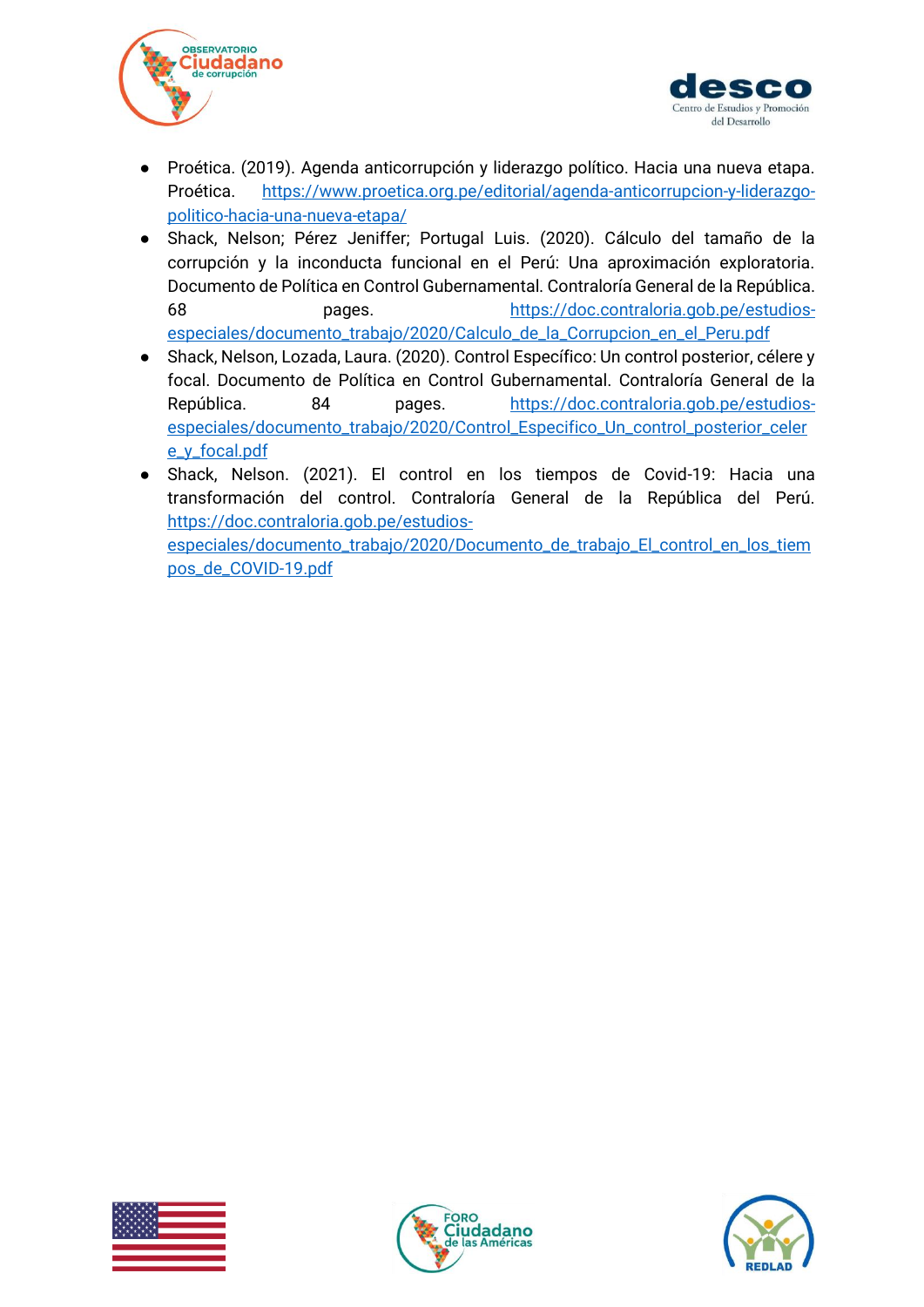



### <span id="page-29-0"></span>**Annexes**

### <span id="page-29-1"></span>Annex No. 1 Assessment of the Lima Agreement in Peru

#### **Table 1. Criteria for the monitoring of Agreements related to the Reinforcement of Democratic Governance**

| <b>Commitment</b>                                                                                                                                                                                                                                                                                                                                               |      | <b>Relevance Effectiveness</b> | <b>Sustainability</b> | <b>Country</b><br>Average |
|-----------------------------------------------------------------------------------------------------------------------------------------------------------------------------------------------------------------------------------------------------------------------------------------------------------------------------------------------------------------|------|--------------------------------|-----------------------|---------------------------|
| 2. Reinforce judicial autonomy and Independence,<br>following applicable Inter-American and universal<br>standards on the matter, with the goal of promoting<br>respect for the Rule of Law and access to justice, as<br>well as promoting and pushing policies of integrity<br>and transparency in the judicial system.                                        | 1.92 | 1.77                           | 1.92                  | 1.87                      |
| 7. Promote gender equity and equality and the<br>empowerment of women as a cross-cutting<br>objective of our anti-corruption policies, through a<br>work group on leadership and empowerment of<br>women that actively promotes collaboration<br>between Inter-American institutions and synergy<br>with other international agencies.                          | 1.33 | 1.47                           | 1.53                  | 1.44                      |
| 8. Include the various groups in situations of<br>vulnerability when taking measures to reinforce<br>governance and the fight against corruption,<br>recognizing<br>serious<br>on these<br>their<br>impact<br>populations.                                                                                                                                      | 1.15 | 1                              | 1.15                  | 1.1                       |
| 9. Ensure transparency and equal opportunity<br>employment in the hiring selection processes of<br>public servants, based on objective criteria such as<br>merit, equity and aptitude.                                                                                                                                                                          | 1.62 | 1.38                           | 1.85                  | 1.62                      |
| 10. Promote the adoption of measures that prevent<br>conflicts of interest, as well as the submitting of<br>patrimonial statements and financial records on the<br>part of public servants, as appropriate.                                                                                                                                                     | 1.92 | 1.85                           | 2.08                  | 1.95                      |
| 11. Promote the creation of codes of conduct for<br>public servants that contain high standards of<br>ethics, probity, integrity, and transparency, taking as<br>a reference the "Guidelines for the Management of<br>Integrity Policies in the Public Administrations of the<br>Americas", and urge the private sector to develop<br>similar codes of conduct. | 1.85 | 1.85                           | 1.77                  | 1.82                      |

#### **Table 2. Criteria for the monitoring of Agreements related to Transparency, Access to Information, Protection of Whistleblowers and Human Rights, Including Freedom of Expression**

| <b>Commitment</b>                                                                                                                                                                                                          | <b>Relevance</b> | <b>Effectivenes</b> | <b>Sustainability</b> | Country<br>Average |
|----------------------------------------------------------------------------------------------------------------------------------------------------------------------------------------------------------------------------|------------------|---------------------|-----------------------|--------------------|
| 13. Continue to strengthen national anti-corruption<br>systems or measures and improve the conditions for<br>the effective participation of civil society, social<br>organizations, academia, the private sector, citizens | 2.31             | 2.15                |                       | 2.15               |





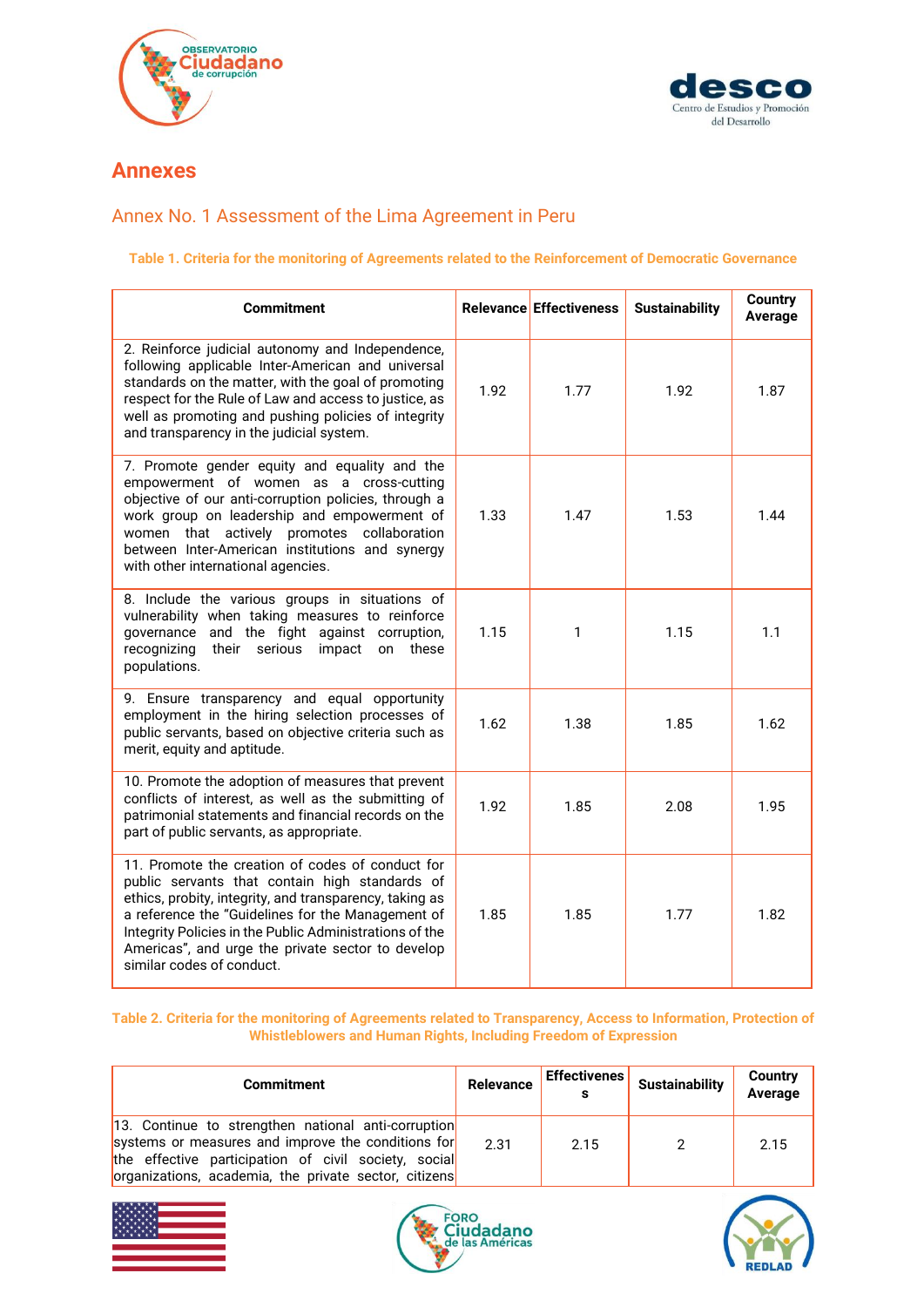



| and other social actors in overseeing governmental<br>management, including the establishment of preventive<br>mechanisms, channels to report possible acts of<br>corruption, as well to facilitate the work of citizen<br>observatories or other mechanisms of social oversight,<br>encouraging the adoption of electronic participation<br>systems.                                                                                                     |                |                |                |                |
|-----------------------------------------------------------------------------------------------------------------------------------------------------------------------------------------------------------------------------------------------------------------------------------------------------------------------------------------------------------------------------------------------------------------------------------------------------------|----------------|----------------|----------------|----------------|
| 14. Promote and/or reinforce the implementation of<br>national and, when appropriate, sub-national plans and<br>policies in matters regarding open government, digital<br>government, open data, fiscal transparency, open <mark>l</mark><br>budgets, electronic systems designed to aid in public<br>procurement and contracting and public registry of<br>State providers, taking into account civil society and<br>other social actors' participation. | 1.92           | $\overline{2}$ | 2.31           | 2.08           |
| 15. Consolidate the autonomy and Independence of<br>high-level oversight bodies.                                                                                                                                                                                                                                                                                                                                                                          | 2.15           | 1.77           | $\overline{2}$ | 1.97           |
| 16. Implement and/or strengthen transparency bodies<br>and access to public information based on the best<br>international practices applied.                                                                                                                                                                                                                                                                                                             | 1.85           | 1.92           | 1.85           | 1.87           |
| 18. Compile statistics and indicators in our countries<br>that would allow the evaluation of the impact of<br>transparency and anti-corruption policies and, thus,<br>reinforcing the State's capabilities in the matter.                                                                                                                                                                                                                                 | $\overline{2}$ | 1.92           | 2              | 1.97           |
| 21. Promote the adoption and /or strengthening of<br>legislative measures necessary to criminalize acts of<br>corruption and other related acts, in accordance with<br>the United Nations Convention Against Corruption<br>(UNCAC), the United Nations Convention Against<br>Transnational Organized Crime and the Inter-American<br>Convention Against Corruption (ICAC).                                                                                | 1.46           | 1.92           | 1.92           | 1.77           |
| 22. Protect whistleblowers, witnesses and informants<br>of acts of corruption from intimidation and retaliation.                                                                                                                                                                                                                                                                                                                                          | 2.08           | $\overline{2}$ | 1.92           | $\overline{2}$ |

#### **Table 3. Criteria for the Monitoring of Agreements Related to the Financing of Political Organizations and Electoral Campaigns**

| <b>Commitment</b>                                                                                                                                                                                                                                                                                                                                                                                                                                     |      |   | Relevance Effectivenes Sustainability | <b>Country</b><br>Average |
|-------------------------------------------------------------------------------------------------------------------------------------------------------------------------------------------------------------------------------------------------------------------------------------------------------------------------------------------------------------------------------------------------------------------------------------------------------|------|---|---------------------------------------|---------------------------|
| 25. Promote the adoption and/or strengthening of<br>measures that promote transparency, accountability,<br>proper accounting and banking income and<br>expenditures of political parties and organizations,<br>especially when it pertains to their election campaigns,<br>thus guaranteeing that the contributions have been<br>legally obtained and the consequences when they<br>otherwise haven't been obtained in a legal and lawful<br>lmanner. | 2.23 | 2 | 1.92                                  | 2.05                      |